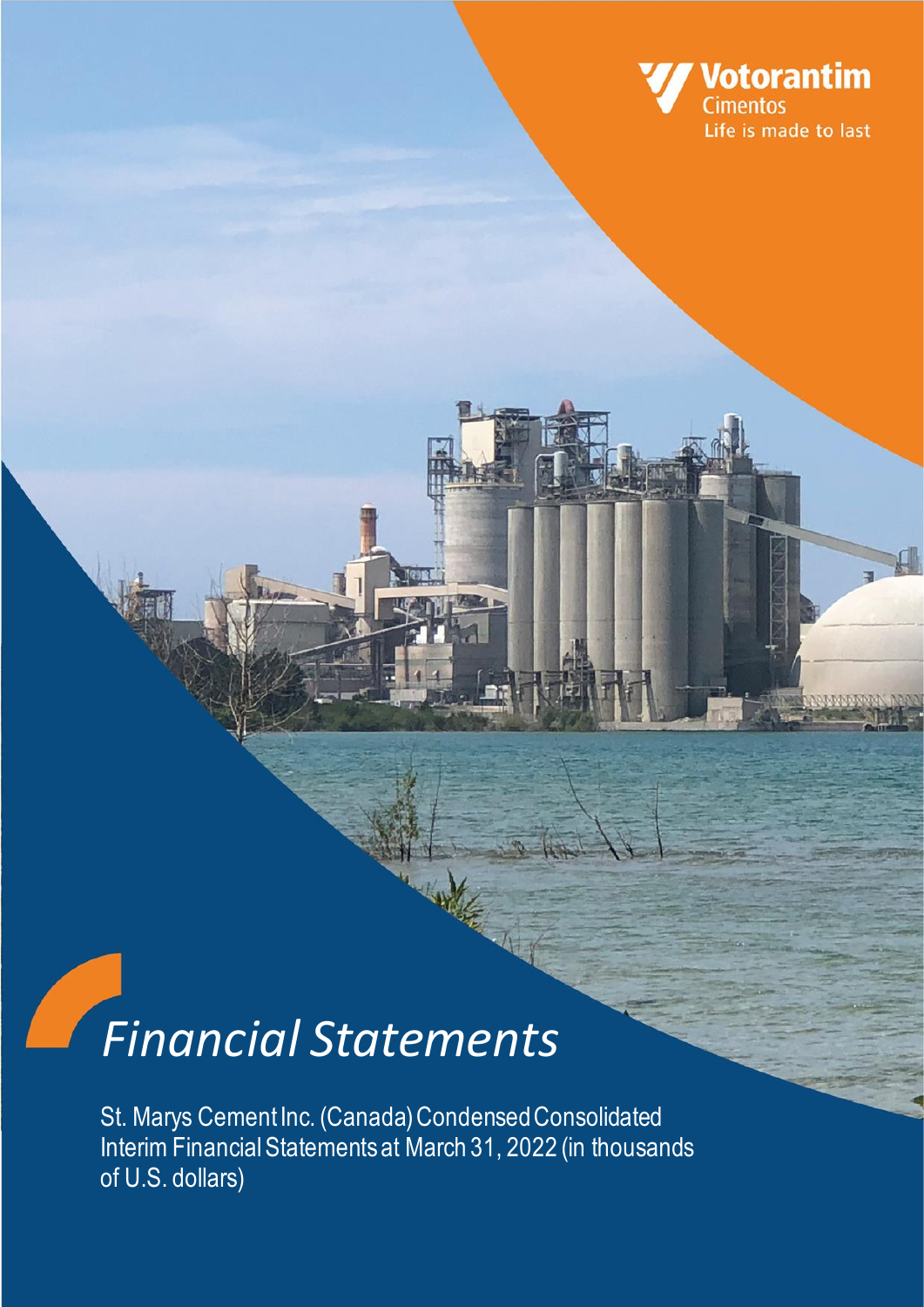

|                | CONDENSED CONSOLIDATED INTERIM STATEMENTS OF INCOME AND COMPREHENSIVE INCOME  4 |  |
|----------------|---------------------------------------------------------------------------------|--|
|                | CONDENSED CONSOLIDATED INTERIM STATEMENTS OF CHANGES IN SHAREHOLDER'S EQUITY  5 |  |
|                |                                                                                 |  |
|                |                                                                                 |  |
| $\mathbf{1}$   |                                                                                 |  |
| 2              |                                                                                 |  |
| 3              |                                                                                 |  |
|                |                                                                                 |  |
| $\mathbf{1}$   |                                                                                 |  |
| $\overline{2}$ |                                                                                 |  |
| 3              |                                                                                 |  |
|                |                                                                                 |  |
| $\mathbf{1}$   |                                                                                 |  |
| $\overline{2}$ |                                                                                 |  |
| 3              |                                                                                 |  |
|                |                                                                                 |  |
| 1              |                                                                                 |  |
| $\overline{2}$ |                                                                                 |  |
| 3              |                                                                                 |  |
| 4              |                                                                                 |  |
|                |                                                                                 |  |
| 1              |                                                                                 |  |
| 2              |                                                                                 |  |
| 3              |                                                                                 |  |
| 4              |                                                                                 |  |
| 5              |                                                                                 |  |
| 6              |                                                                                 |  |
| 7              |                                                                                 |  |
| 8              |                                                                                 |  |
| 9              |                                                                                 |  |
| 10             |                                                                                 |  |
| 11<br>12       |                                                                                 |  |
| 13             |                                                                                 |  |
| 14             |                                                                                 |  |
| 15             |                                                                                 |  |
| 16             |                                                                                 |  |
| 17             |                                                                                 |  |
|                |                                                                                 |  |

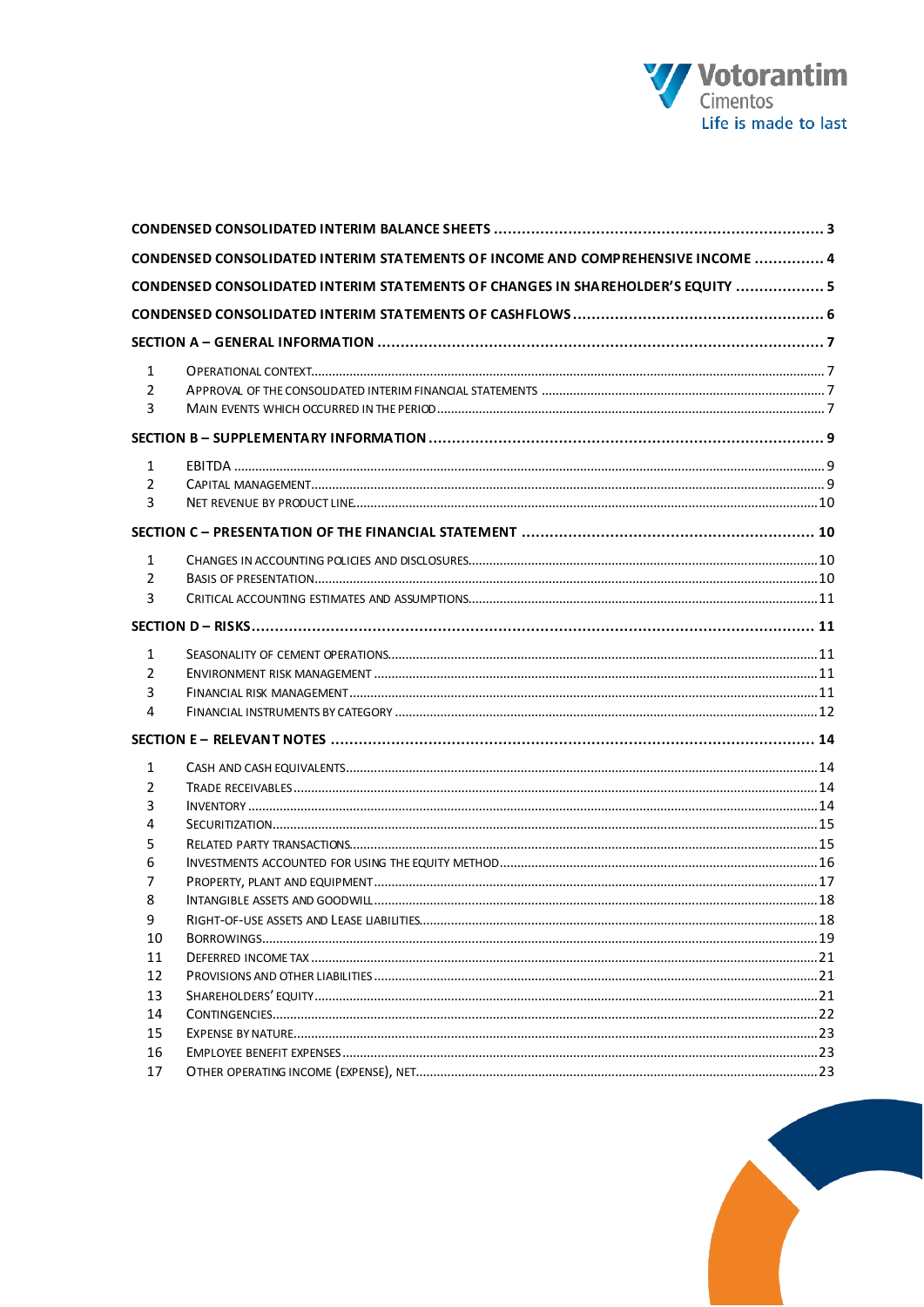

| -18 |  |
|-----|--|
|     |  |
| 20  |  |

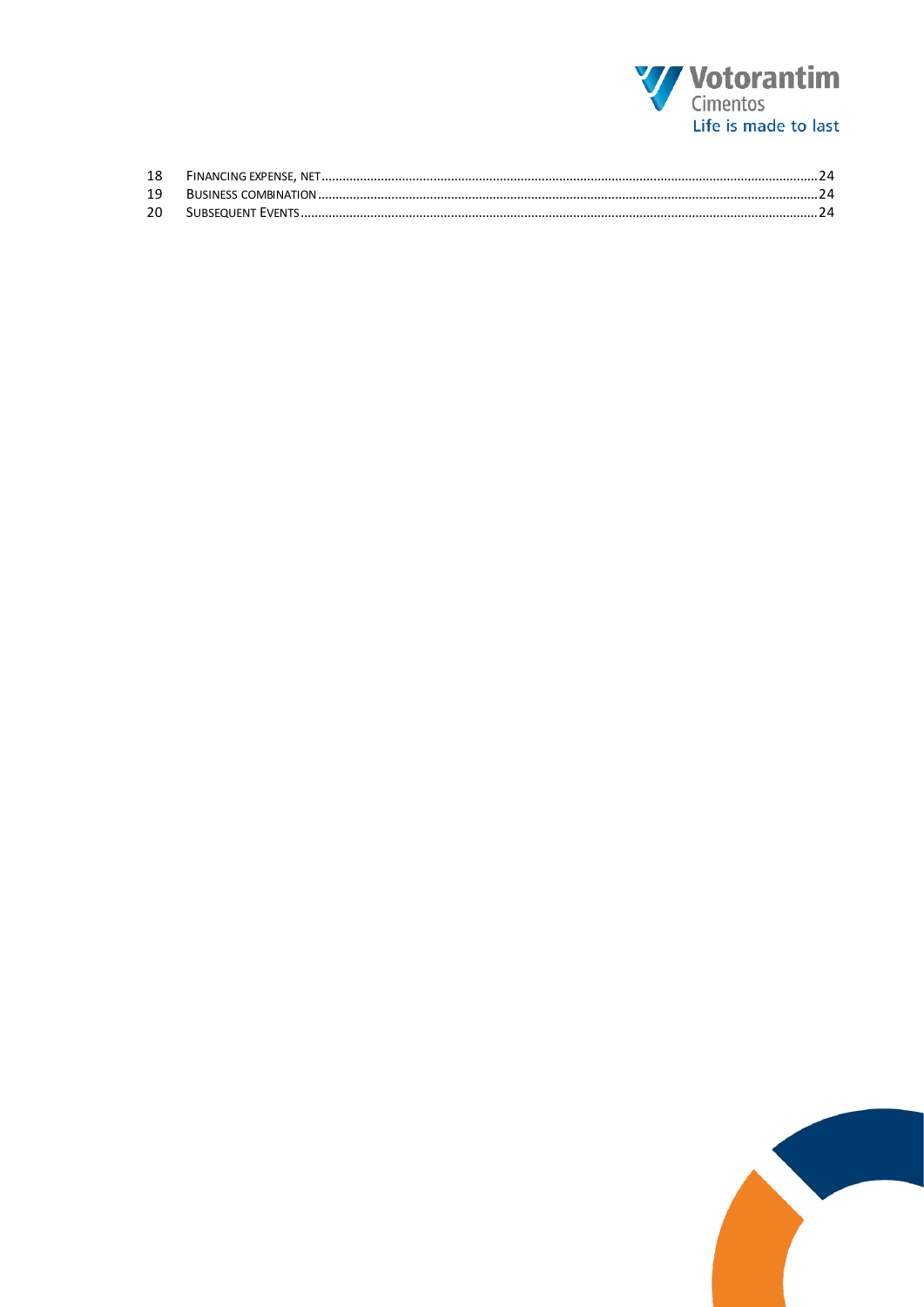**Condensed consolidated interim balance sheets In thousands of U.S. dollars**



| <b>Assets</b>                                | <b>Note</b>    | 31-Mar-22       | 31-Dec-21       | Liabilities and shareholders' equity                     | <b>Note</b>     | 31-Mar-22         | 31-Dec-21         |
|----------------------------------------------|----------------|-----------------|-----------------|----------------------------------------------------------|-----------------|-------------------|-------------------|
| <b>Current assets</b>                        |                |                 |                 | <b>Current liabilities</b>                               |                 |                   |                   |
| Cash and cash equivalents                    | E1             | 60,758          | 133,327         | Accounts payable and accrued liabilities                 |                 | 175,928           | 224,217           |
| Trade receivables                            | E <sub>2</sub> | 8,143           | 21,992          | Salaries and benefits                                    |                 | 22,985            | 38,801            |
| Inventories                                  | E <sub>3</sub> | 178,594         | 186,178         | Indirect taxes payable                                   |                 | 7,123             | 11,915            |
| Income taxes recoverable                     |                | 48,033          | 54,101          | <b>Borrowing</b>                                         | E <sub>10</sub> | 5,049             | 12,068            |
| Prepaid expenses                             |                | 16,799          | 13,052          | Lease liabilities                                        | E <sub>9</sub>  | 28,684            | 27,618            |
| Other assets                                 |                | 3,213           | 10,509          |                                                          |                 | 239,769           | 314,619           |
|                                              |                | 315,540         | 419,159         |                                                          |                 |                   |                   |
|                                              |                |                 |                 |                                                          |                 |                   |                   |
|                                              |                |                 |                 |                                                          |                 |                   |                   |
| Non-current assets                           |                |                 |                 | <b>Non-current liabilities</b>                           |                 |                   |                   |
|                                              |                |                 |                 |                                                          |                 |                   |                   |
| Notes and capital related to SPE             | E4             | 60,569          | 37,741          | Borrowing                                                | E <sub>10</sub> | 599,612           | 542,537           |
| Prepaid expenses<br>Advance to suppliers     |                | 10,005<br>182   | 9,368<br>182    | Lease liabilities<br>Post-employment benefit obligations | E <sub>9</sub>  | 182,528<br>55,060 | 184,925<br>54,093 |
|                                              |                |                 |                 |                                                          | E <sub>11</sub> |                   |                   |
| Pension assets                               |                | 38,395          | 38,206          | Deferred income tax liability                            |                 | 142,378           | 150,161           |
| Financial assets at fair value through other |                |                 |                 |                                                          |                 |                   |                   |
| comprehensive income                         |                | 693             | 637             | Provisions                                               | E <sub>12</sub> | 53,771            | 54,664            |
| Deferred income tax asset<br>Other assets    | E11            | 105,067         | 100,757         | Other liabilities                                        |                 | 11,321            | 12,123            |
| Investments accounted for using the equity   | E <sub>6</sub> | 3,988<br>16,632 | 5,019<br>17,680 |                                                          |                 | 1,044,670         | 998,503           |
| Property, plant and equipment                | E7             | 1,317,373       | 1,327,553       |                                                          |                 |                   |                   |
| Intangible assets and goodwill               | E <sub>8</sub> | 691,880         | 693,251         | <b>Total liabilities</b>                                 |                 | 1.284.439         | 1,313,122         |
| Right-of-use assets                          | E <sub>9</sub> | 203,205         | 210,397         |                                                          |                 |                   |                   |
|                                              |                | 2,447,989       | 2,440,791       | Shareholders' equity                                     |                 |                   |                   |
|                                              |                |                 |                 | Share capital                                            | E <sub>13</sub> | 631,158           | 644,318           |
|                                              |                |                 |                 | Retained earnings                                        |                 | 599,924           | 656,528           |
|                                              |                |                 |                 | Accumulated other comprehensive income                   | E <sub>13</sub> | 248,008           | 245,982           |
|                                              |                |                 |                 | Total shareholders' equity                               |                 | 1,479,090         | 1,546,828         |
|                                              |                |                 |                 |                                                          |                 |                   |                   |
| <b>Total assets</b>                          |                | 2,763,529       | 2,859,950       | Total liabilities and shareholders' equity               |                 | 2,763,529         | 2,859,950         |

<span id="page-3-0"></span>The accompanying notes are an integral part of these condensed consolidated interim financial statements.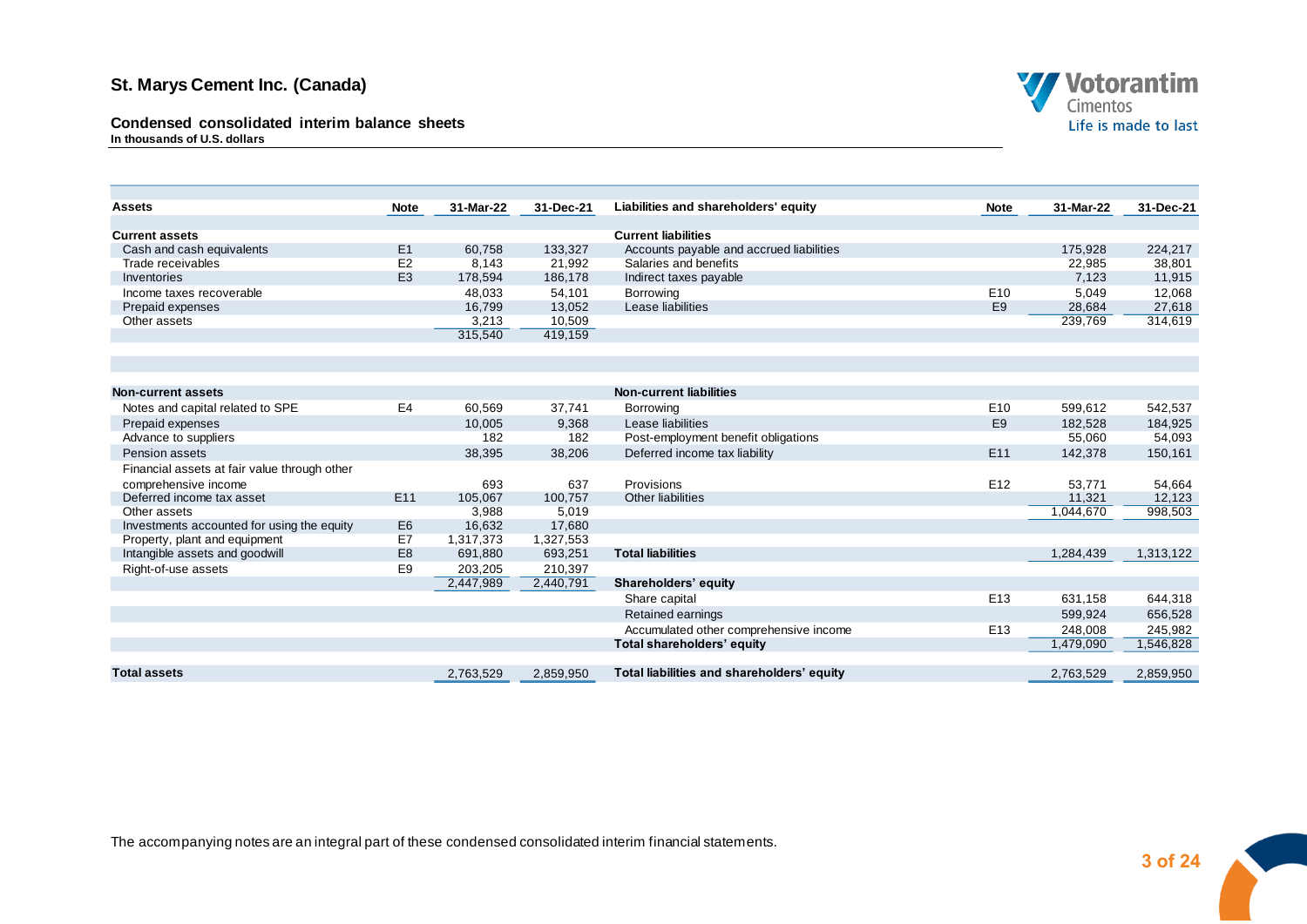

#### **Condensed consolidated interim statements of income (loss) and comprehensive income (loss) Period ended March 31 In thousands of U.S. dollars**

|                                                                 | <b>Note</b>      | 2022       | 2021       |
|-----------------------------------------------------------------|------------------|------------|------------|
|                                                                 |                  |            |            |
| Revenue from goods sold                                         | B <sub>3</sub>   | 192,955    | 148,975    |
| Cost of goods sold                                              | E <sub>15</sub>  | (235, 314) | (156, 179) |
| <b>Gross loss</b>                                               |                  | (42, 359)  | (7, 204)   |
|                                                                 |                  |            |            |
| <b>Operating expense</b>                                        |                  |            |            |
| Selling                                                         | E15              | (7, 510)   | (5, 241)   |
| General and administrative                                      | E <sub>15</sub>  | (16, 664)  | (11, 194)  |
| Other operating income (expense), net                           | E17              | 3,420      | 767        |
|                                                                 |                  | (20, 754)  | (15,668)   |
|                                                                 |                  |            |            |
| Operating loss before investment results and net                |                  |            |            |
| financing expense                                               |                  | (63, 113)  | (22, 872)  |
|                                                                 |                  |            |            |
| Investment results from equity share in joint ventures          | E <sub>6</sub>   | (312)      | (680)      |
|                                                                 |                  |            |            |
| Financing expense, net                                          | E18              | (10, 485)  | (5,001)    |
|                                                                 |                  |            |            |
| Loss before income tax recovery                                 |                  | (73, 910)  | (28, 553)  |
|                                                                 |                  |            |            |
| Provision for income tax recovery                               |                  | 6,188      | 7,648      |
|                                                                 |                  |            |            |
| Net loss for the period ended                                   |                  | (67, 722)  | (20, 905)  |
|                                                                 |                  |            |            |
|                                                                 |                  |            |            |
| Other comprehensive income (loss):                              |                  |            |            |
| Items that may be subsequent reclassified to profit or loss     |                  |            |            |
| Accumulated foreign currency translation adjustment             | E <sub>13</sub>  | (3,002)    | (12, 847)  |
| Changes in fair value of financial assets at fair value through |                  | 37         | 799        |
| other comprehensive income                                      | E <sub>13</sub>  |            |            |
| Conversion of preferred shares into common shares               | E <sub>13</sub>  |            | 1.948      |
| Unrealized gain on net investment hedge, net of tax             | D <sub>3.1</sub> | 4,991      | 6,091      |
| Other comprehensive income (loss) for the period ended          |                  | 2,026      | (4,009)    |
|                                                                 |                  |            |            |
| Total comprehensive income (loss) for the period ended          |                  | (65, 696)  | (24, 914)  |

<span id="page-4-0"></span>**Condensed consolidated interim statements of income and comprehensive income**

In the other comprehensive (loss) income, the items are presented net of tax effects. The tax effects are presented in Note E13(b).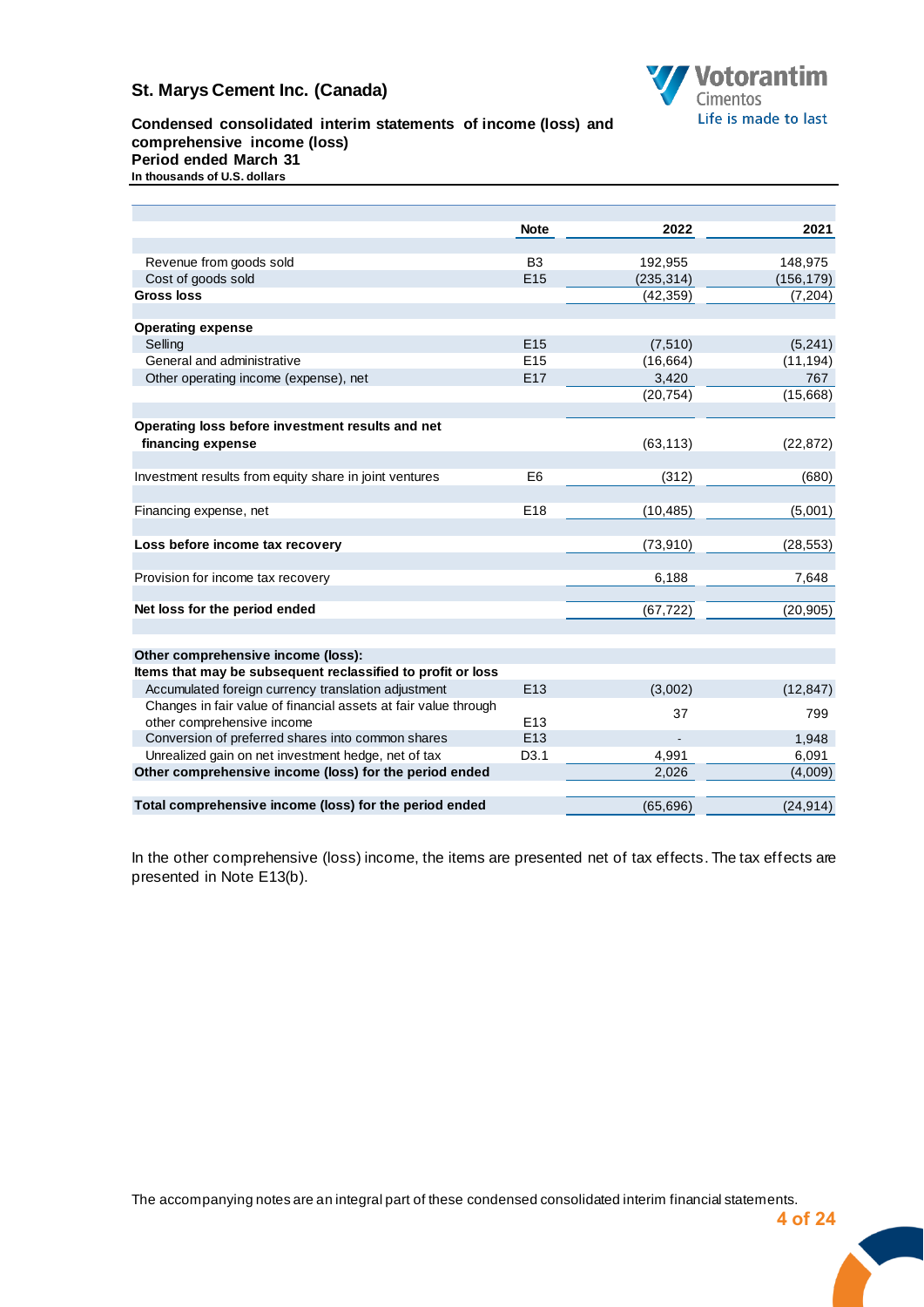

**Condensed consolidated interim statements of changes in shareholder's equity Period ended March 31 In thousands of U.S. dollars**

<span id="page-5-0"></span>

|                                                   |             |                          |                          | <b>Accumulated other</b> |              |
|---------------------------------------------------|-------------|--------------------------|--------------------------|--------------------------|--------------|
|                                                   |             |                          |                          | comprehensive            |              |
|                                                   |             |                          |                          | income                   |              |
|                                                   | <b>Note</b> | Share capital            | <b>Retained earnings</b> | (Note E13b)              | Total equity |
| Balance - December 31, 2020                       |             | 48,859                   | 476,800                  | 242,238                  | 767,897      |
|                                                   |             |                          |                          |                          |              |
| Net loss for the period                           |             |                          | (20, 905)                |                          | (20, 905)    |
| Other comprehensive loss                          |             |                          |                          | (5, 957)                 | (5,957)      |
| Comprehensive income for the period               |             |                          | (20, 905)                | (5, 957)                 | (26, 862)    |
| Foreign currency translation                      |             | 689                      | 8,456                    |                          | 9,145        |
| Conversion of preferred shares into common shares | 13(a)       | 9,226                    |                          | 1,948                    | 11,174       |
| Balance - March 31, 2021                          |             | 58,774                   | 464,351                  | 238,229                  | 761,354      |
|                                                   |             |                          |                          |                          |              |
| Balance - December 31, 2021                       |             | 644,318                  | 656,528                  | 245,982                  | 1,546,828    |
|                                                   |             |                          |                          |                          |              |
| Net loss for the period                           |             | $\overline{\phantom{a}}$ | (67, 722)                |                          | (67, 722)    |
| Other comprehensive income                        |             | ۰                        |                          | 2,026                    | 2,026        |
| Comprehensive income for the period               |             | -                        |                          | 2,026                    |              |
|                                                   |             |                          | (67, 722)                |                          | (65, 696)    |
| Foreign currency translation                      |             | (13, 160)                | 11,118                   |                          | (2,042)      |
| <b>Balance - March 31, 2022</b>                   |             | 631,158                  | 599,924                  | 248,008                  | 1,479,090    |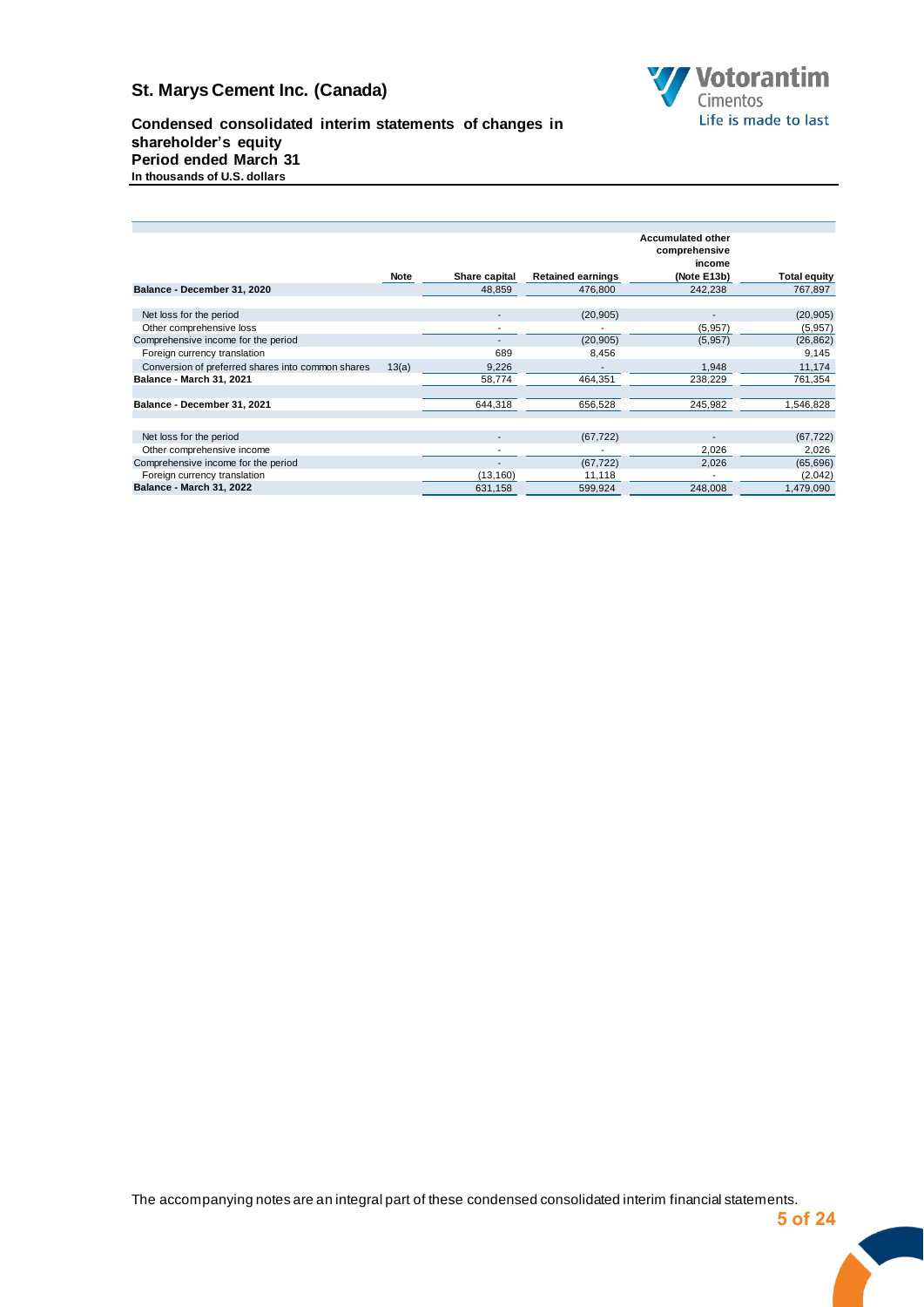

# **Condensed consolidated interim statements of cash flows**

**Period ended March 31** 

<span id="page-6-0"></span>**In thousands of U.S. dollars**

|                                                                                  | <b>Note</b>     | 2022               | 2021                 |
|----------------------------------------------------------------------------------|-----------------|--------------------|----------------------|
| Cash flows from operating activities                                             |                 |                    |                      |
| Loss before tax recovery                                                         |                 | (73,910)           | (28, 553)            |
| Adjustments of items that do not represent changes in cash and cash equivalents: |                 |                    |                      |
| Depreciation, amortization and depletion                                         | E <sub>15</sub> | 40.369             | 25.031               |
| Investment results from equity share in joint ventures                           | E6              | 312                | 680                  |
| (Gain) loss on sale of property, plant and equipment and intangible assets       | E <sub>17</sub> | (2,594)            | 65                   |
| Allowance for expected credit loss                                               | E <sub>2</sub>  | 35                 | 2                    |
| Financing expenses, net                                                          | E18             | 10,485             | 5,001                |
|                                                                                  |                 | (25, 303)          | 2,226                |
|                                                                                  |                 |                    |                      |
| Decrease (increase) in current assets                                            |                 |                    |                      |
| Trade and other receivables                                                      |                 | (16, 649)          | (16, 791)            |
| Inventories                                                                      |                 | 8.704              | (1,998)              |
| <b>Related parties</b>                                                           |                 | 463                | 915                  |
| Other current assets                                                             |                 | 3.227              | (2, 426)             |
| Increase (decrease) in current liabilities                                       |                 |                    |                      |
| Accounts payable and accrued liabilities                                         |                 | (50, 506)          | (53, 741)            |
| Salaries and social charges<br><b>Related parties</b>                            |                 | (14, 505)<br>(710) | (11, 514)<br>(2,356) |
| Taxes payable                                                                    |                 | (4, 844)           | (2,629)              |
| Change in non-current assets and liabilities                                     |                 |                    |                      |
| Post-employment benefit obligations                                              |                 | (3,072)            | 796                  |
| Other                                                                            |                 | 9,823              | (441)                |
| Cash used in operating activities before interest and income tax                 |                 | (93, 372)          | (87, 959)            |
| Interest paid on debt                                                            | E <sub>10</sub> | (14, 563)          | (14, 429)            |
| Interest paid on lease liabilities                                               | E <sub>9</sub>  | (1,874)            | (651)                |
| Income tax paid                                                                  |                 |                    | (3,692)              |
| Total cash used in operating activities                                          |                 | (109, 809)         | (106, 731)           |
|                                                                                  |                 |                    |                      |
| Cash flows from investing activities                                             |                 |                    |                      |
| Proceeds from disposals of property, plant and equipment                         |                 |                    |                      |
| and intangible assets                                                            |                 | 7.627              | 438                  |
| Dividends received                                                               |                 | 793                | 5.304                |
| Acquisition of property, plant and equipment                                     | E7              | (16,088)           | (13,926)             |
| Acquisition of intangible assets                                                 | E <sub>8</sub>  | (2,939)            | (1, 111)             |
| Total cash used in investing activities                                          |                 | (10, 607)          | (9, 295)             |
|                                                                                  |                 |                    |                      |
| Cash flows from financing activities                                             |                 |                    |                      |
| New loans and financing                                                          | E <sub>10</sub> | 57.226             | 50,270               |
| Payment of loans and financing                                                   | E <sub>10</sub> | (1,430)            | (307)                |
| Payment of lease liabilities                                                     | E <sub>9</sub>  | (8,051)            | (4,238)              |
| Financial costs, except interest                                                 |                 | (167)              | (260)                |
| Total cash provided by financing activities                                      |                 | 47,578             | 45.465               |
|                                                                                  |                 |                    |                      |
| Decrease in cash and cash equivalents                                            |                 | (72, 838)          | (70, 561)            |
| Effect of foreign exchange on cash                                               |                 | 269                | 207                  |
|                                                                                  |                 |                    |                      |
| Cash and cash equivalents at the beginning of the period                         |                 | 133,327            | 128,762              |
|                                                                                  |                 |                    |                      |
| Cash and cash equivalents at the end of the period                               |                 | 60.758             | 58.408               |
|                                                                                  |                 |                    |                      |

The accompanying notes are an integral part of these condensed consolidated interim financial statements.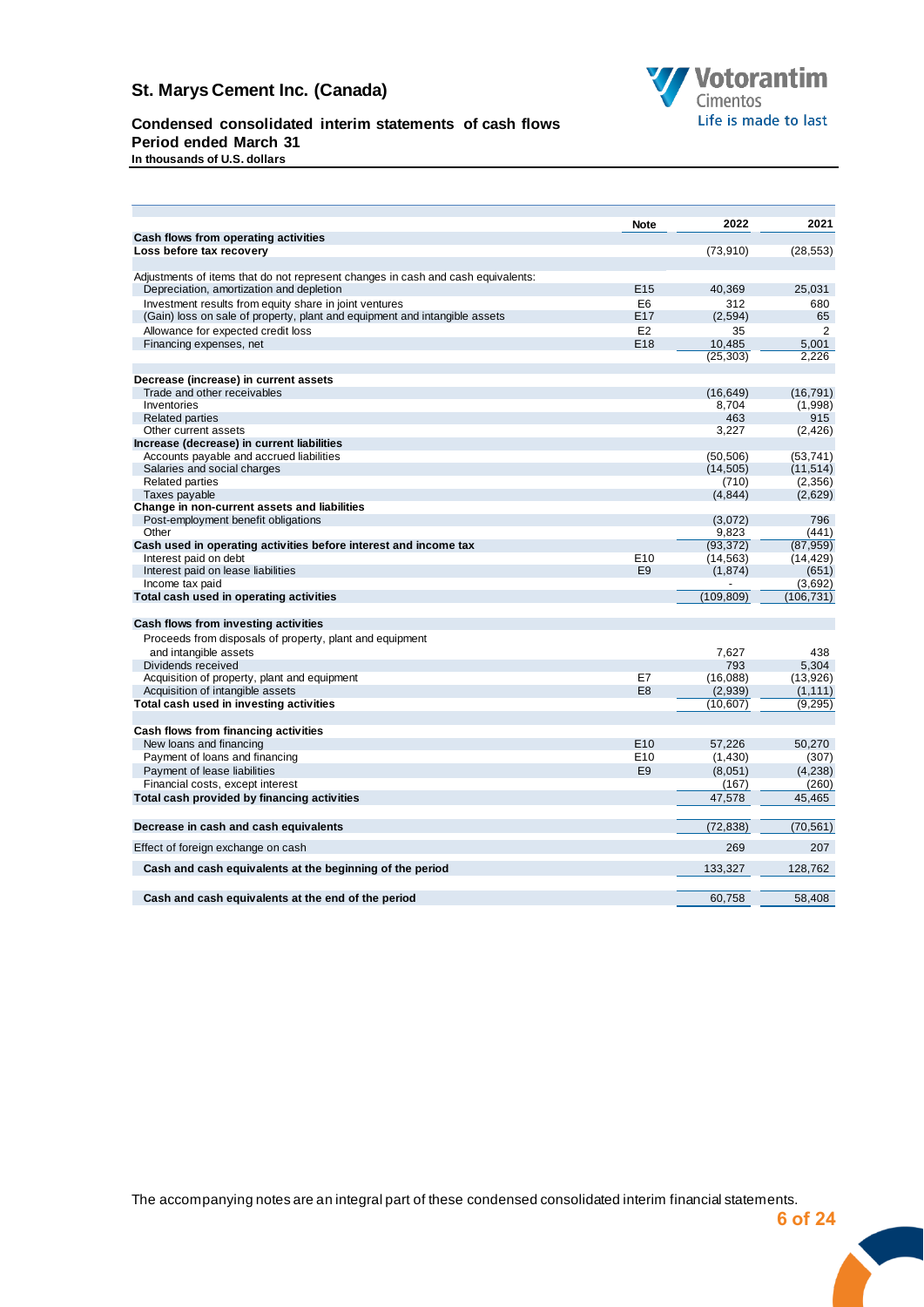

**Notes to condensed consolidated interim financial statements For the period ended March 31, 2022 In thousands of U.S. dollars, unless otherwise stated**

## <span id="page-7-0"></span>**Section A – General information**

## **1 Operational context**

<span id="page-7-1"></span>St. Marys Cement Inc. (Canada) ("the Company" or "SMCI") is a subsidiary controlled by Votorantim Cimentos Internacional S.A.("VCI") which holds 83% of the capital of SMCI and is in turn directly controlled by Votorantim Cimentos S.A. ("VCSA"), which holds 100% of VCI's capital. McInnis Holding Limited Partnership ("McInnis Holding") owns 17% of the Company's capital. McInnis Holding Limited Partnership is indirectly controlled by Caisse Dépôt et Placement du Québec ("CDPQ").

St. Marys Cement Inc. (Canada) and its subsidiaries (together "the Group") manufactures and distributes heavy building materials, which includes cement, aggregates, ready- mix concrete and construction related materials. The Group has facilities in Canada and the United States. The address of its registered office is 55 Industrial St, Toronto, Ontario, Canada.

## <span id="page-7-2"></span>**2 Approval of the consolidated interim financial statements**

These condensed consolidated interim financial statements for the three months ended March 31, 2022 were approved by the Management on May 5, 2022.

#### <span id="page-7-3"></span>**3 Main events which occurred in the period**

#### **3.1 Committed credit facility**

During the first quarter of 2022 the Company withdrew \$57 million from the committed credit facility. The total amount drawn as at March 31, 2022 was \$104 million, and the remaining available for use of this credit facility totalled \$186 million. The maturity of this committed credit facility is August 2024.

#### **3.2 Coronavirus outbreak identified effects**

#### **3.6.1 Effects of the pandemic caused by the new coronavirus (COVID-19)**

The global pandemic declared by the World Health Organization (WHO) related to the Coronavirus (COVID-19), which has been affecting countries around the world, has had serious impacts to public health and the global economy. In accordance with its Risk Management Policy approved by the Board of Directors, and through its Corporate Crisis Committee, the Company implemented a plan in response to this pandemic. The Company believes it has mitigated as much as possible the potential impacts of the COVID-19 crisis on the health and safety of its employees, their relatives, associates and communities, and also has minimized the potential impact on its operating businesses.

Although the impact of COVID-19 may have reduced, the Company continues to monitor the developments caused by this pandemic and new measures will be implemented to address any adverse developments. Moreover, the solid liquidity position of the Company provides a comfortable financial position to help mitigate unexpected impacts.

The analysis disclosed in the Consolidated financial statements as at December 31st, 2021, remains appropriate, as well as the conclusion of no relevant impacts resulting from the COVID -19 crisis being identified during the first quarter of the year 2022 - including any effects that would require a change in the Company's critical accounting estimates and judgments.

#### **3.3 Impacts of Russian government's invasion of Ukraine and Russia's sanctions**

The Company is closely monitoring the current situation in Ukraine and the sanctions being applied to Russia and Belarus, and its implications to the Company's business as a whole. None of the Company's subsidiaries conduct any business in Russia, Belarus, or Ukraine and therefore we do not supply to or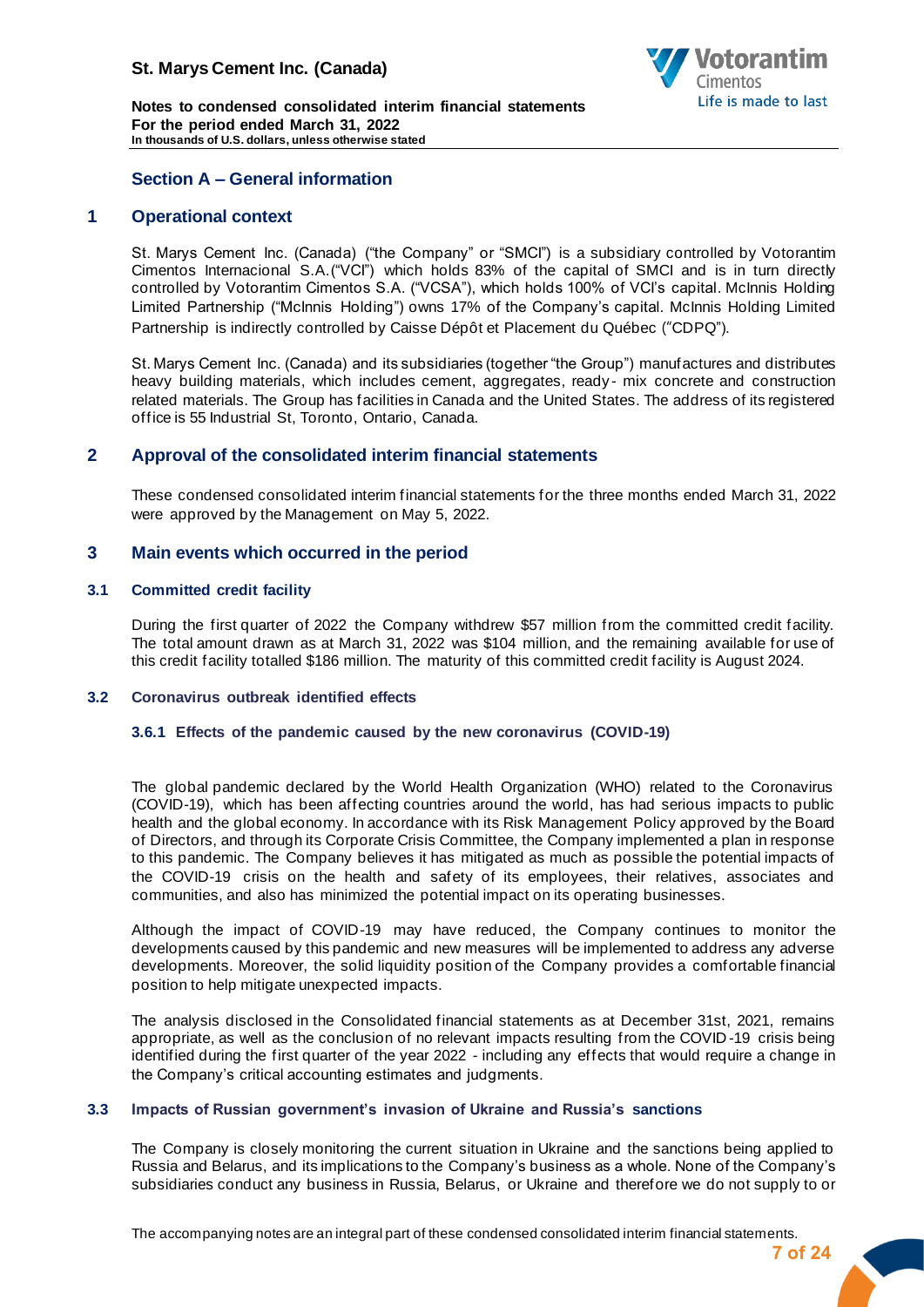

**Notes to condensed consolidated interim financial statements For the period ended March 31, 2022 In thousands of U.S. dollars, unless otherwise stated**

receive revenues from the conflict-affected areas. However, there are impacts to global markets that indirectly affect our business. In particular, the global inflationary pressure due to the risk of potential supply chain disruptions and raw materials availability is a concern.

The main potential areas of impact identified and monitored by the Company are:

#### **(a) Supply chain disruptions**

Although none of our direct suppliers are located in Russia, Belarus, or Ukraine, the Company is closely monitoring its key multinational suppliers in order to identify possible disruptions to their supply chain that could impact our business. For those cases we have been able to find alternative sources with limited impact on cost.

Moreover, the Company, together with its legal advisors, is also monitoring the developments of Russian and Belarusian sanctions. As of the date of issuance of these financial statements, the United States and Canada, both countries in which the Company operates, have imposed sanctions to Russia and Belarus. None of those sanctions are directly related to our business, and we are monitoring that products provided by our suppliers do not contravene the current sanctions.

However, the pervasive economic impact of the conflict exposes the Company to global inflationary pressure. We are facing unforeseen price increases in energy and fuels, with direct impact on the Company's purchases, but also with significant inflationary consequences on our supply base. The conflict is also boldening the already unprecedent global logistics bottleneck, causing delays in certain deliveries. Up to now all the delays have been well managed within the Company without any major impacts on our projects or operations, and we are managing inventory levels of imported materials with extra safety levels.

#### **(b) Financial restrictions**

Different Russian banks have been sanctioned and existing sanctions have been tightened. The prohibitions apply to all entities owned directly or indirectly by the sanctioned banks worldwide. Similar measures are imposed against some of the largest banks in Belarus.

The Company does not maintain any relationship with Russian, Ukrainian or Belarusian financial institutions. As of the date of issuance of these financial statements, the financial restrictions have not impacted the Company's business directly. No risks related to the Company's financial arrangements or covenants were identified, and we do not expect any restriction to impact the cash availability and the liquidity of the Company.

#### **(c) Impairment of financial and non-financial assets**

As mentioned above, the Company does not have any business operation in Russia, Belarus, or Ukraine, and therefore does not have any outstanding receivables from third parties located in the directly implicated countries. Nevertheless, the Company is closely monitoring with its key multinational clients in order to identify possible disruptions to their business that could impair their ability to fulfill their agreements. No relevant risks were identified so far.

In the addition to the above, the implications in the worldwide economy creates a pressure in the businesses operating costs, and consequently in the net results and the short term profitability projections. The Company has not identified any impairment indicator to its cash-generating units (CGUs), and therefore the annual impairment assessment and conclusions disclosed in the annual consolidated financial statements for the year-ended in December 31st, 2021 remains appropriate.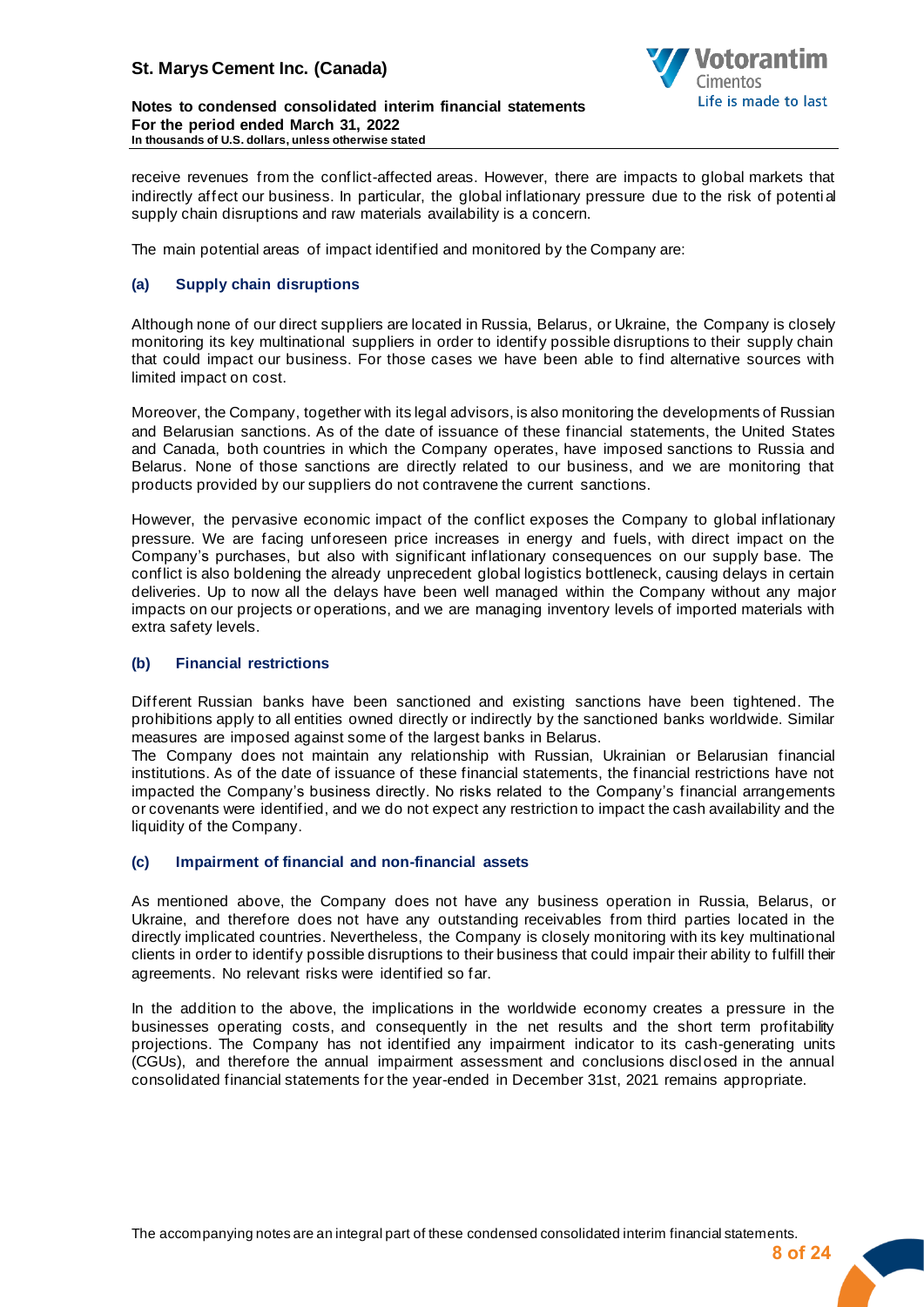

**Notes to condensed consolidated interim financial statements For the period ended March 31, 2022 In thousands of U.S. dollars, unless otherwise stated**

## <span id="page-9-0"></span>**Section B – Supplementary information**

# **1 EBITDA**

<span id="page-9-1"></span>The following table reconciles the quarterly, accumulated and last twelve months adjusted EBITDA from the profit for the period:

|                                                                                            | 01/1/2022 to<br>03/31/2022 | 01/1/2021 to<br>03/31/2021 | Last twelve<br>months<br>ended<br>03/31/2022 | Last twelve<br>months<br>ended<br>12/31/2021 |
|--------------------------------------------------------------------------------------------|----------------------------|----------------------------|----------------------------------------------|----------------------------------------------|
| Revenue from contracts with customers                                                      | 192,955                    | 148,975                    | 1,378,059                                    | 1,326,801                                    |
| Profit (loss) for the year                                                                 | (67, 722)                  | (20, 905)                  | 144,541                                      | 173,143                                      |
| Profit before income tax and social contribution                                           | (73,910)                   | (28, 533)                  | 202,942                                      | 228,153                                      |
| Depreciation, amortization and depletion                                                   | 40,369                     | 25,031                     | 150,188                                      | 133,193                                      |
| Financial results, net                                                                     | 10.485                     | 5,001                      | 34.035                                       | 46,383                                       |
| <b>EBITDA</b>                                                                              | (23,056)                   | 1,499                      | 387,165                                      | 407,729                                      |
|                                                                                            |                            |                            |                                              |                                              |
| Equity in the results of associates and joint ventures<br>Dividends received               | 312<br>793                 | 680<br>5,304               | (6,779)<br>7,652                             | (6, 578)<br>7,859                            |
| <b>Adjusted EBITDA items</b>                                                               |                            |                            |                                              |                                              |
| COVID-19 costs                                                                             | 382                        | 169                        | 1.187                                        | 805                                          |
| Investment acquisition costs                                                               |                            |                            | 15,231                                       | 15,231                                       |
| Fair value gain resulting from remeasurement of previously<br>owned interest (Note E19(c)) |                            |                            | (24, 124)                                    | (24, 124)                                    |
| Gain on investment acquisition (Note E19 (a))                                              |                            |                            | (46,588)                                     | (46, 588)                                    |
| <b>Adjusted EBITDA</b>                                                                     | (21, 569)                  | 7,652                      | 333,744                                      | 354,334                                      |

# **2 Capital management**

<span id="page-9-2"></span>The ratios at March 31, 2022 and December 31 2021 were as follows:

|                                  | 31-Mar-22 | 31-Dec-21  |
|----------------------------------|-----------|------------|
| Borrowing                        | 628.296   | 570,155    |
| Lease liabilities                | 211.212   | 212,543    |
| Cash and cash equivalents        | (60, 758) | (133, 327) |
| Net debt $ (A)$                  | 778.750   | 649,371    |
| Adjusted EBITDA - (B)            | 333,744   | 354,334    |
| Financial leverage ratio - (A/B) | 2.33      | 1.83       |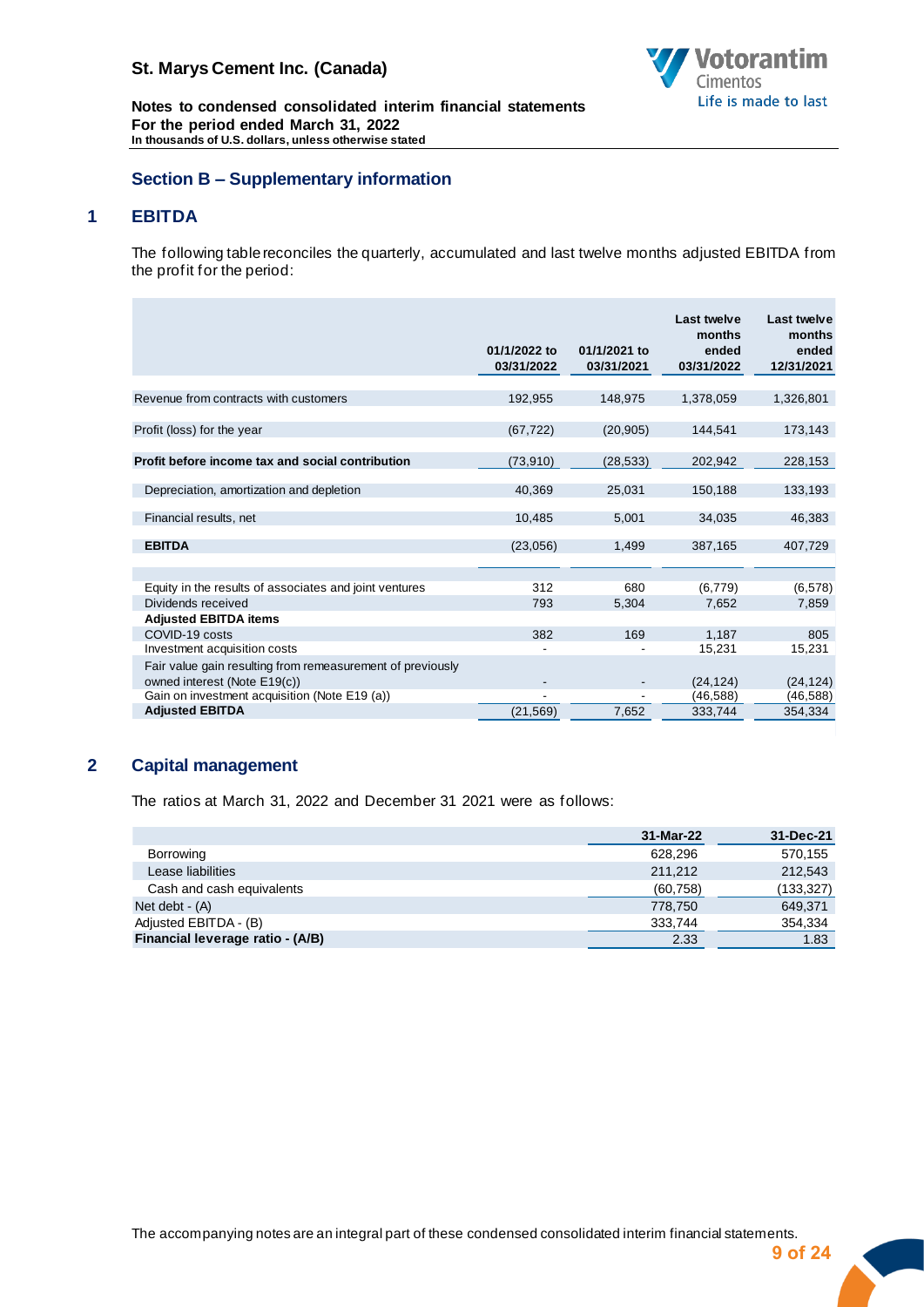

**Notes to condensed consolidated interim financial statements For the period ended March 31, 2022 In thousands of U.S. dollars, unless otherwise stated**

#### **3 Net revenue by product line**

<span id="page-10-0"></span>

|            | 01/1/2022 to<br>03/31/2022 | 01/1/2021 to<br>03/31/2021 |
|------------|----------------------------|----------------------------|
|            |                            |                            |
| Cement     | 100,867                    | 63,665                     |
| Ready-mix  | 75,117                     | 71,730                     |
| Aggregates | 13,629                     | 11,921                     |
| Other      | 3,342                      | 1,658                      |
|            | 192,955                    | 148,975                    |

#### <span id="page-10-2"></span><span id="page-10-1"></span>**Section C – Presentation of the financial statement**

#### **1 Changes in accounting policies and disclosures**

#### **1.1 New standards and amendments issued and adopted by the Company and its subsidiaries**

During the period between January 1st and March 31st, 2022 no new standards or amendments to standards were issued.

#### **1.2 New standards and amendments issued and not yet adopted by the Company and its subsidiaries**

New standards and amendments to existent standards and interpretations have been issued but are not yet in force. We intend to adopt these new standards, changes and interpretations, if applicable, when they come into force. The Company performed a preliminary analysis of the applicability of these amendments and identified possible impacts to its accounting policies arising from the amendment to CPC 32/IAS 12 – "Income Taxes".

This amendment requires companies to recognize deferred taxes on transactions that give rise to the initial recognition of an asset or liability, resulting in equal amounts of taxable and deductible temporary differences, such as for lease agreements or asset retirement obligations. The amendment is effective for periods beginning on January 1, 2023, and the Company is currently analyzing the potential impacts, following local tax regulations.

## <span id="page-10-3"></span>**2 Basis of presentation**

#### **2.1 Consolidated condensed interim financial statement**

These condensed consolidated interim financial statements were prepared and are being presented in accordance with the International Accounting Standard IAS 34 – Interim Financial Reporting, as issued by the International Accounting Standards Board ("IASB"), applicable to the preparation of interim financial statements.

These condensed consolidated interim financial statements do not contain all of the explanatory notes and disclosures required by the accounting standards applicable to the annual financial statements, since its purpose is to provide an update on the significant activities, events and circumstances compared to the annual financial statements. Accordingly, this report should be read in conjunction with the annual consolidated financial statements for the year ended December 31, 2021, approved by the board of Directors of the Company on February 22, 2022.

These condensed consolidated interim financial statements have been prepared in a manner consistent with the accounting policies disclosed in the consolidated financial statement for the year ended December 31, 2021.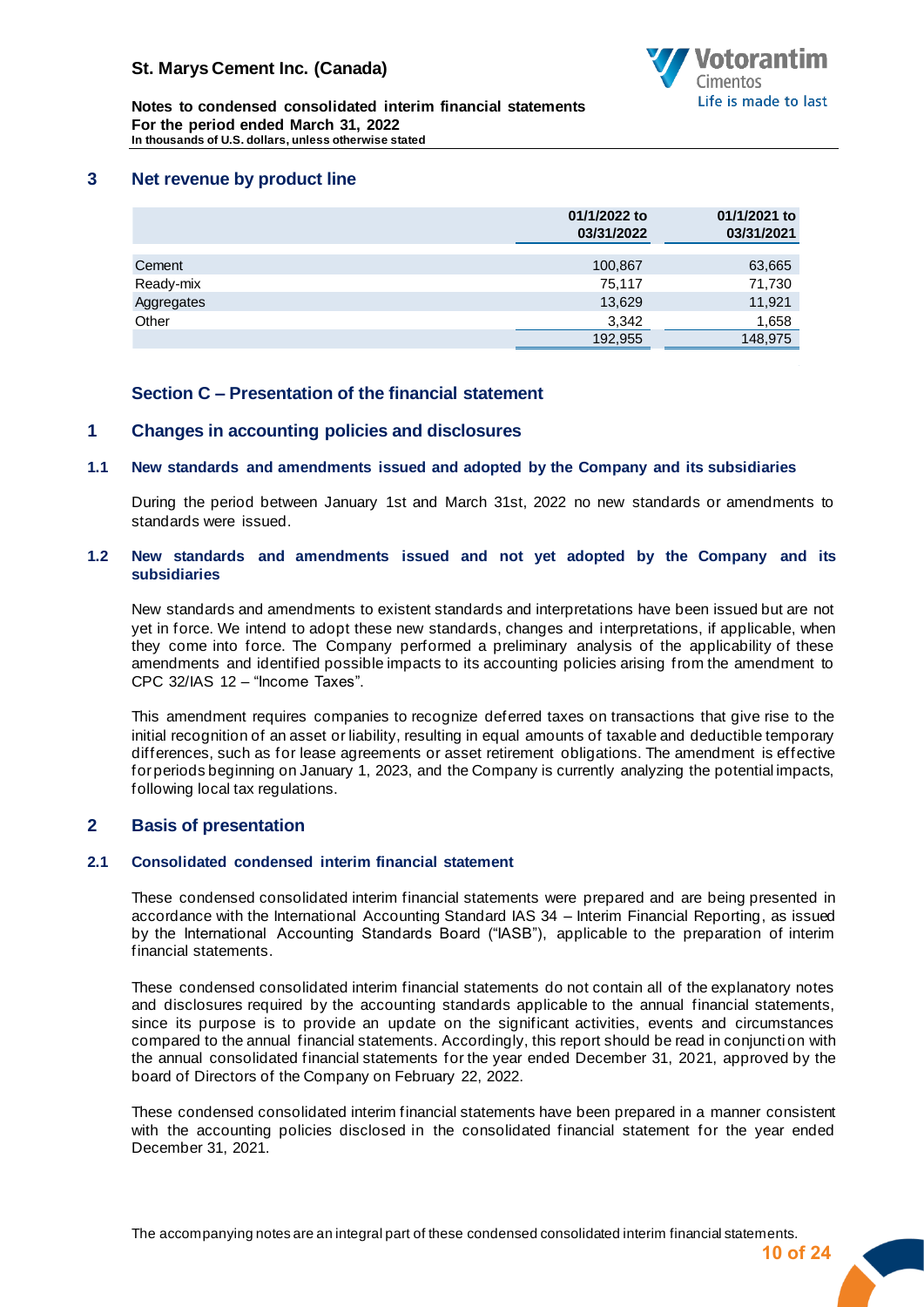

**Notes to condensed consolidated interim financial statements For the period ended March 31, 2022 In thousands of U.S. dollars, unless otherwise stated**

These financial statements disclose all the applicable significant information related to the interim financial statements and are unaudited.

#### **3 Critical accounting estimates and assumptions**

<span id="page-11-0"></span>In the period ended March 31, 2022, there have been no changes in estimates and assumptions that present a significant risk and probability of causing material adjustments to the carrying amounts of assets and liabilities for the current fiscal year, compared to those detailed in Note C3 to the financial statements as at December 31, 2021.

## <span id="page-11-1"></span>**Section D – Risks**

#### **1 Seasonality of cement operations**

<span id="page-11-2"></span>Cement, ready-mix concrete and aggregate product shipments are highly seasonal in Ontario, Quebec, Atlantic Canada and the US Great Lakes Region because of the general slowdown of construction activity in the winter months and the difficulty of pouring concrete in cold weather during the first and fourth quarters. In contrast, during the summer season the activity increases in the second and third quarters. Due to the seasonal nature of the business, the financial results for the first three months ended March 31, 2022 are not necessarily indicative of the results to be expected for the full year. Income tax expense is recognized based on management's estimate of the weighted average effective annual income tax rate expected for the full financial year.

#### **2 Environment risk management**

<span id="page-11-3"></span>The Company reviews periodically its environmental risk assessment and addresses the risks, either through risk mitigation actions or cost estimation actions to clear the risks identified. These risks are usually recorded as asset retirement obligations.

## **3 Financial risk management**

<span id="page-11-4"></span>The Company does not have relevant risk related to the gain or loss involving currency and interest rate risk, credit risk and liquidity risk apart from a debt held in US dollars.

#### **3.1 Hedging of net investments in foreign operations**

The Company evaluates quarterly the effectiveness of their net investment in foreign operations hedge accounting transactions, as required by IFRS 9 – Financial Instruments.

|                                |                 |                    |            |            |                   |            |          | 01/1/2022 to 03/31/2022 |
|--------------------------------|-----------------|--------------------|------------|------------|-------------------|------------|----------|-------------------------|
| Investor                       |                 | <b>Hedged item</b> |            |            |                   | Instrument |          |                         |
|                                |                 |                    |            |            |                   |            |          |                         |
|                                |                 |                    |            |            |                   |            |          | Gain recognized in      |
|                                |                 |                    |            | Percentage | Underlying        |            | Original | other comprehensive     |
| <b>Entity</b>                  | Currency        | Investment         | Currency   | designated | investment USD    | Currency   | amount   | income                  |
| St. Marys Cement Inc. (Canada) | CAD             | VCNA US, Inc.      | <b>USD</b> | 44.90%     | 1,112,057         | USD        | 500,000  | 4,991                   |
|                                |                 |                    |            |            |                   |            |          | 4,991                   |
|                                |                 |                    |            |            |                   |            |          |                         |
|                                |                 |                    |            |            |                   |            |          |                         |
|                                |                 |                    |            |            |                   |            |          |                         |
|                                |                 |                    |            |            |                   |            |          |                         |
|                                |                 |                    |            |            |                   |            |          | 01/1/2021 to 03/31/2021 |
| Investor                       |                 | <b>Hedged item</b> |            |            |                   | Instrument |          |                         |
|                                |                 |                    |            |            |                   |            |          | Gain recognized in      |
|                                |                 |                    |            |            |                   |            |          |                         |
|                                |                 |                    |            | Percentage | <b>Underlying</b> |            | Original | other comprehensive     |
| <b>Entity</b>                  | <b>Currency</b> | Investment         | Currency   | designated | investment USD    | Currency   | amount   | income                  |
| St. Marys Cement Inc. (Canada) | CAD             | VCNA US. Inc.      | <b>USD</b> | 44.00%     | 1,125,990         | <b>USD</b> | 500,000  | 6,091                   |
|                                |                 |                    |            |            |                   |            |          | 6,091                   |
|                                |                 |                    |            |            |                   |            |          |                         |

The designated hedge transaction was effective therefore foreign exchange translation was included in other comprehensive income.

The amounts in this note are presented net of deferred tax, which are presented in Note E13(b).

The accompanying notes are an integral part of these condensed consolidated interim financial statements.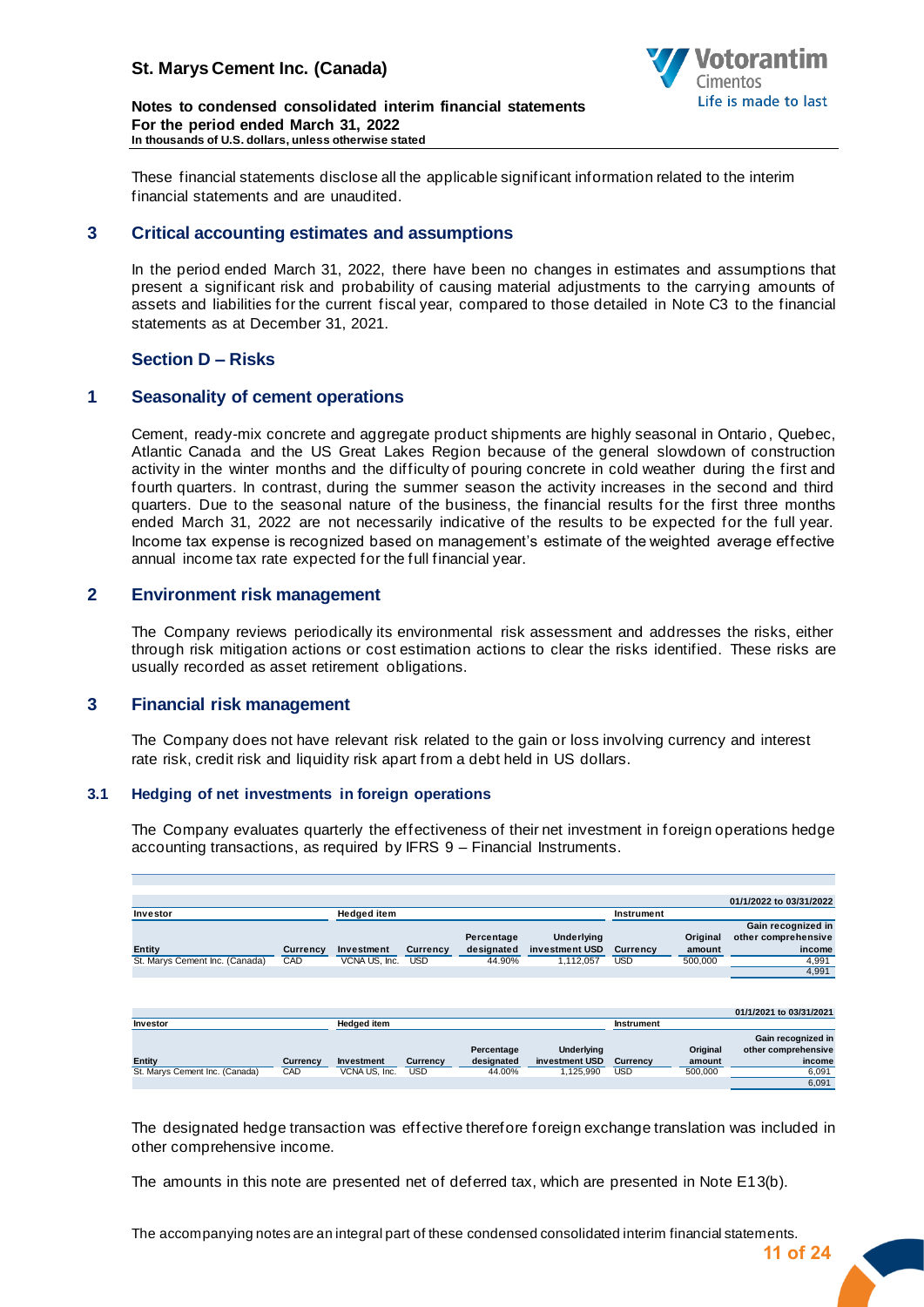

**Notes to condensed consolidated interim financial statements For the period ended March 31, 2022 In thousands of U.S. dollars, unless otherwise stated**

#### **3.2 Liquidity risk**

The amounts below represent the contractual undiscounted and future estimated cash flows, which include interest to be incurred and, accordingly, do not reconcile directly with the amounts presented in the balance sheet.

|                              | Less than<br>one year | <b>Between one</b><br>and three<br>years | <b>Between</b><br>three and<br>five years | Over 5<br>years | <b>Total</b> |
|------------------------------|-----------------------|------------------------------------------|-------------------------------------------|-----------------|--------------|
| At March 31, 2022            |                       |                                          |                                           |                 |              |
| Borrowing                    | 32.672                | 160,200                                  | 545.954                                   |                 | 738,826      |
| Lease liabilities            | 32.219                | 36.147                                   | 26.191                                    | 116.655         | 211.212      |
| Trade payables               | 175,928               | $\blacksquare$                           | $\overline{\phantom{a}}$                  | $\blacksquare$  | 175,928      |
| Salaries and payroll charges | 22,985                | $\overline{\phantom{0}}$                 | $\blacksquare$                            | $\blacksquare$  | 22,985       |
|                              | 263,804               | 196,348                                  | 572,144                                   | 116,655         | 1,148,951    |

|                              |           | <b>Between one</b> |                      |                          |              |
|------------------------------|-----------|--------------------|----------------------|--------------------------|--------------|
|                              | Less than | and three          | <b>Between three</b> |                          |              |
|                              | one year  | years              | and five years       | Over 5 years             | <b>Total</b> |
| At December, 2021            |           |                    |                      |                          |              |
| <b>Borrowings</b>            | 29.183    | 104.504            | 54.645               | 514.235                  | 702,567      |
| Lease liabilities            | 35.036    | 25,682             | 48.784               | 138.438                  | 247,940      |
| Trade payables               | 224.217   |                    | $\blacksquare$       | $\overline{\phantom{a}}$ | 224,217      |
| Salaries and payroll charges | 38.801    | $\sim$             | $\blacksquare$       | $\sim$                   | 38,801       |
|                              | 327,237   | 130.186            | 103.429              | 652.673                  | 1,213,525    |

## <span id="page-12-0"></span>**4 Financial instruments by category**

#### **4.1 Analysis**

The financial instruments of the Group are classified as follows:

|                                  |                 |                  |                     | 31-Mar-22    |
|----------------------------------|-----------------|------------------|---------------------|--------------|
|                                  |                 |                  | Fair value through  |              |
|                                  |                 | <b>Amortized</b> | other comprehensive |              |
|                                  | <b>Note</b>     | cost             | income              | <b>Total</b> |
| <b>Current assets</b>            |                 |                  |                     |              |
| Cash and cash equivalents        | E1              | 60,758           |                     | 60,758       |
| Trade receivables                | E <sub>2</sub>  | 8,143            |                     | 8,143        |
|                                  |                 | 68,901           |                     | 68,901       |
| Non-current assets               |                 |                  |                     |              |
| Notes and capital related to SPE | E4              | 60,569           |                     | 60,569       |
| <b>Financial investments</b>     |                 |                  | 693                 | 693          |
|                                  |                 | 60,569           | 693                 | 61,262       |
|                                  |                 |                  |                     |              |
| <b>Current liabilities</b>       |                 |                  |                     |              |
| Borrowing                        | E <sub>10</sub> | 5,049            |                     | 5,049        |
| Lease liabilities                | E <sub>9</sub>  | 28,684           |                     | 28,684       |
| Accounts payable and accrued     |                 |                  |                     |              |
| liabilities                      |                 | 175,928          |                     | 175,928      |
| Salaries and benefits            |                 | 22,985           |                     | 22,985       |
|                                  |                 | 232,646          |                     | 232,646      |
|                                  |                 |                  |                     |              |
| <b>Non-current liabilities</b>   |                 |                  |                     |              |
| Borrowing                        | E <sub>10</sub> | 599,612          |                     | 599,612      |
| Lease liabilities                | E <sub>9</sub>  | 182,528          |                     | 182,528      |
|                                  |                 | 782,140          |                     | 782,140      |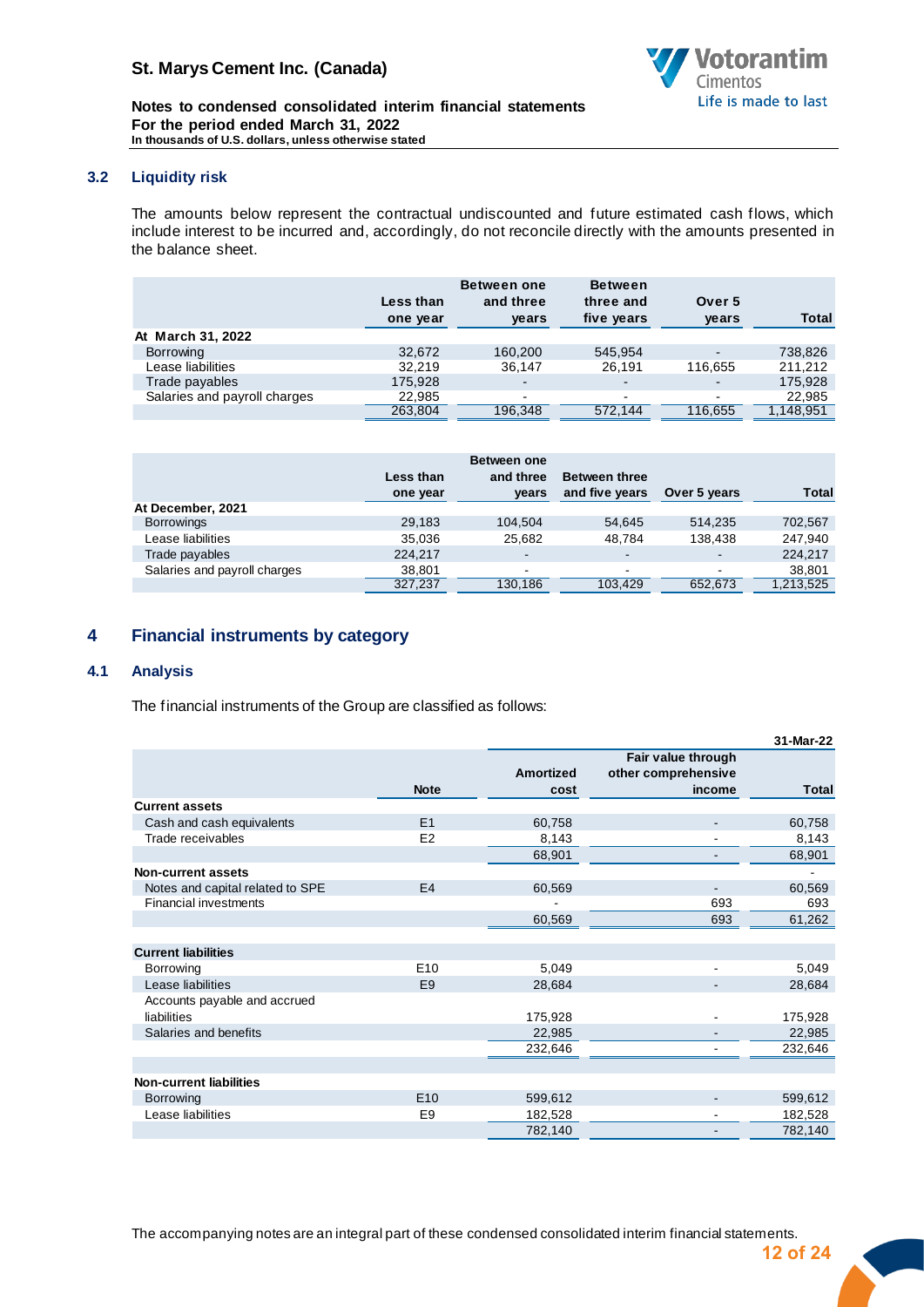

#### **Notes to condensed consolidated interim financial statements For the period ended March 31, 2022 In thousands of U.S. dollars, unless otherwise stated**

|                                  |                 |                  |                                           | 31-Dec-21 |
|----------------------------------|-----------------|------------------|-------------------------------------------|-----------|
|                                  |                 | <b>Amortized</b> | Fair value through<br>other comprehensive |           |
|                                  | <b>Note</b>     | cost             | income                                    | Total     |
| <b>Current assets</b>            |                 |                  |                                           |           |
| Cash and cash equivalents        | E1              | 133,327          |                                           | 133,327   |
| Trade receivables                | E <sub>2</sub>  | 21,992           |                                           | 21,992    |
|                                  |                 | 155,319          |                                           | 155,319   |
| <b>Non-current assets</b>        |                 |                  |                                           |           |
| Notes and capital related to SPE | E <sub>4</sub>  | 37,741           |                                           | 37,741    |
| <b>Financial investments</b>     |                 |                  | 637                                       | 637       |
|                                  |                 | 37,741           | 637                                       | 38,378    |
|                                  |                 |                  |                                           |           |
| <b>Current liabilities</b>       |                 |                  |                                           |           |
| Borrowing                        | E <sub>10</sub> | 12,068           |                                           | 12,068    |
| Lease liabilities                | E <sub>9</sub>  | 27,618           |                                           | 27,618    |
| Accounts payable and accrued     |                 |                  |                                           |           |
| liabilities                      |                 | 224,217          |                                           | 224,217   |
| Salaries and benefits            |                 | 38,801           |                                           | 38,801    |
|                                  |                 | 302,704          |                                           | 302,704   |
|                                  |                 |                  |                                           |           |
| <b>Non-current liabilities</b>   |                 |                  |                                           |           |
| Borrowing                        | E <sub>10</sub> | 542,537          |                                           | 542,537   |
| Lease liabilities                | E <sub>9</sub>  | 184,925          |                                           | 184,925   |
|                                  |                 | 727,462          |                                           | 727,462   |

## **4.2 Fair value of financial instruments**

|                              | <b>Note</b>     |                     | Fair value measured based on | 31-Mar-22  |  |
|------------------------------|-----------------|---------------------|------------------------------|------------|--|
|                              |                 | <b>Price quoted</b> | <b>Valuation technique</b>   |            |  |
|                              |                 | in an active        | supported by                 |            |  |
|                              |                 | market              | observable prices            |            |  |
|                              |                 | Level 1             | Level 2                      | Fair value |  |
| <b>Assets</b>                |                 |                     |                              |            |  |
| <b>Financial investments</b> |                 | 693                 |                              | 693        |  |
|                              |                 | 693                 |                              | 693        |  |
|                              |                 |                     |                              |            |  |
| <b>Liabilities</b>           |                 |                     |                              |            |  |
| Borrowing                    | E <sub>10</sub> |                     | 604,661                      | 604,661    |  |
|                              |                 | -                   | 604,661                      | 604,661    |  |

|                              | <b>Note</b>     |                                               | Fair value measured based on                                    | 31-Dec-21         |
|------------------------------|-----------------|-----------------------------------------------|-----------------------------------------------------------------|-------------------|
|                              |                 | <b>Price quoted</b><br>in an active<br>market | <b>Valuation technique</b><br>supported by<br>observable prices |                   |
|                              |                 | Level 1                                       | Level 2                                                         | <b>Fair value</b> |
| <b>Assets</b>                |                 |                                               |                                                                 |                   |
| <b>Financial investments</b> |                 | 637                                           | -                                                               | 637               |
|                              |                 | 637                                           |                                                                 | 637               |
|                              |                 |                                               |                                                                 |                   |
| <b>Liabilities</b>           |                 |                                               |                                                                 |                   |
| Borrowing                    | E <sub>10</sub> | $\overline{\phantom{a}}$                      | 554,605                                                         | 554,605           |
|                              |                 | $\,$                                          | 554,605                                                         | 554,605           |

All the financial instruments notincluded in the table above are measured at amortized cost and the Company believes their carrying amount and their fair value are materially the same. The fair value of these financial instruments is determined by observable price (Level 2) in arms-length transactions or equivalent, in the case of intercompany transactions. There was no transfer between the levels during the periods.

The accompanying notes are an integral part of these condensed consolidated interim financial statements.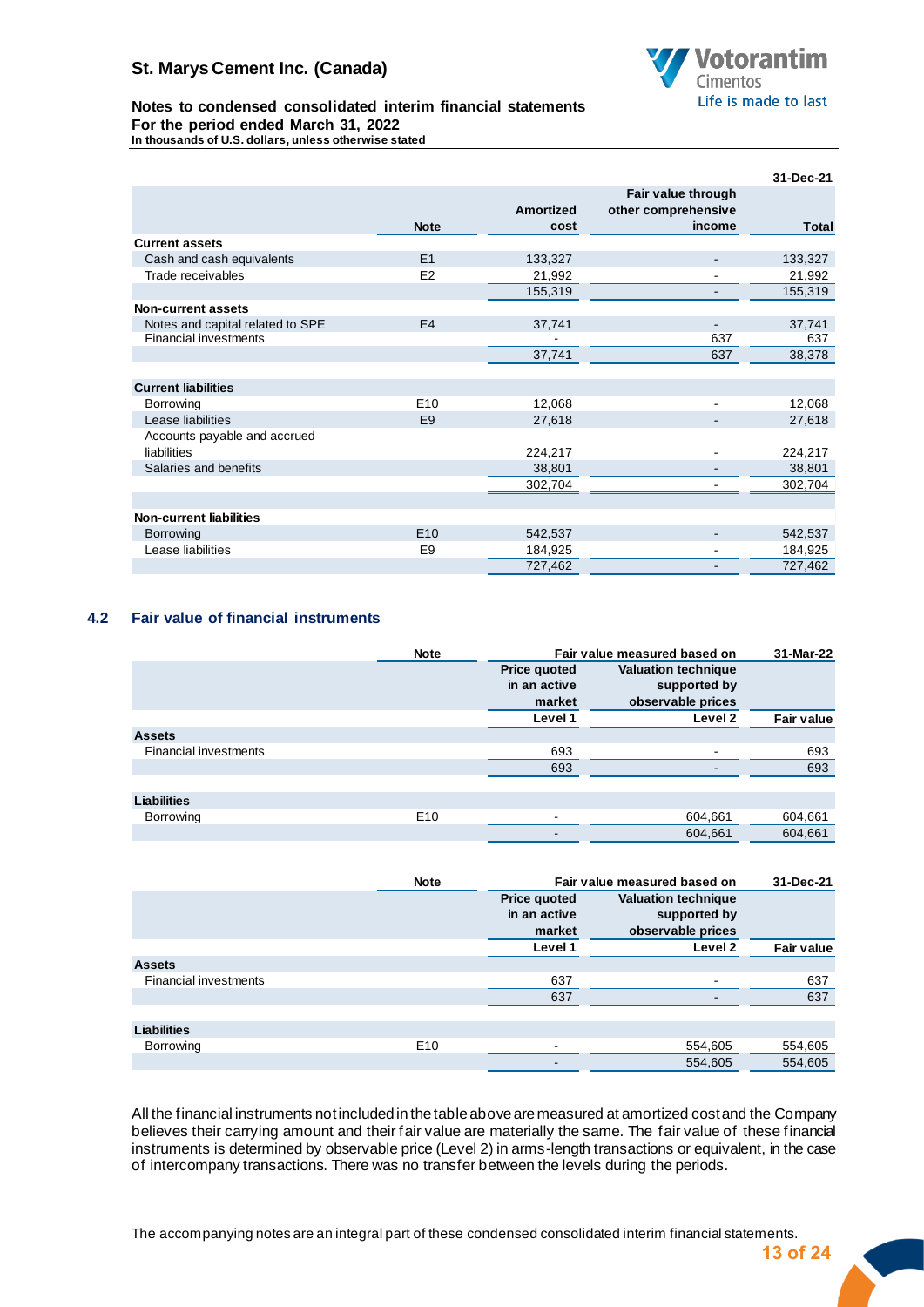

**Notes to condensed consolidated interim financial statements For the period ended March 31, 2022 In thousands of U.S. dollars, unless otherwise stated**

## <span id="page-14-0"></span>**Section E – Relevant notes**

## **1 Cash and cash equivalents**

<span id="page-14-1"></span>

|                                | 31-Mar-22 | 31-Dec-21 |
|--------------------------------|-----------|-----------|
| \$CDN Cash at bank and on hand | 34.846    | 15.376    |
| \$US Equivalent                | 27.848    | 12.149    |
| \$US Cash at bank and on hand  | 32.910    | 121.178   |
|                                | 60.758    | 133.327   |

## **2 Trade receivables**

<span id="page-14-2"></span>

|                                    | 31-Mar-22 | 31-Dec-21 |
|------------------------------------|-----------|-----------|
| Trade accounts receivable          | 9.832     | 22.512    |
| Non-trade accounts receivable      | 851       | 1.512     |
| Due from related parties (Note E5) | 150       | 613       |
|                                    | 10,833    | 24,637    |
| Provision for expected credit loss | (2,690)   | (2,645)   |
|                                    | 8.143     | 21.992    |

The fair value of current accounts receivable approximates their carrying amount due to their short-term nature.

Movements on the group provision for expected credit loss of trade receivables are as follows:

|                                                | 31-Mar-22 | 31-Mar-21 |
|------------------------------------------------|-----------|-----------|
| Balance at the beginning of the period         | 2.645     | 603       |
| Provision for receivables expected credit loss | 35        |           |
| Currency translation adjustments               | 10        |           |
| Balance at the end of the period               | 2.690     | 613       |

The creation and release of provision for expected credit loss receivables have been included in 'selling, general and administrative expenses' in the statement of income and comprehensive income. Amounts charged to the provision for expected credit loss are generally written off when there is no expectation of recovering additional cash.

## **3 Inventory**

<span id="page-14-3"></span>

|                                     | 31-Mar-22 | 31-Dec-21 |
|-------------------------------------|-----------|-----------|
|                                     |           |           |
| Raw materials                       | 31,738    | 60,831    |
| <b>Fuels</b>                        | 15.684    | 12.594    |
| Semi-finished product               | 70.046    | 53.074    |
| Finished product                    | 21.644    | 36,931    |
| Spare parts / maintenance materials | 56,356    | 40,242    |
| Less: Provision for obsolescence    | (16.874)  | (17, 494) |
|                                     | 178,594   | 186.178   |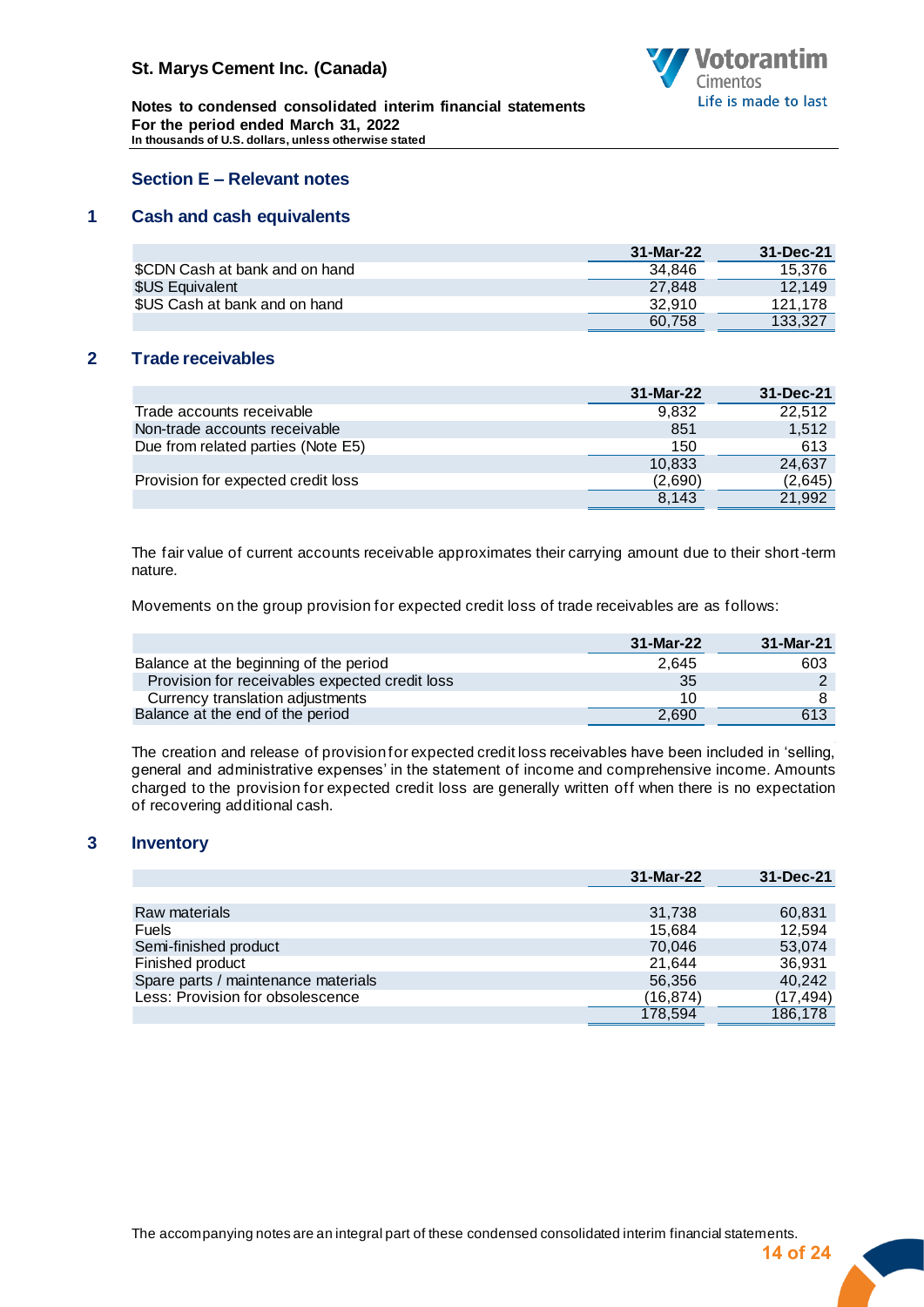

**Notes to condensed consolidated interim financial statements For the period ended March 31, 2022 In thousands of U.S. dollars, unless otherwise stated**

## **4 Securitization**

<span id="page-15-0"></span>On March 31, 2016, the Company and its subsidiaries entered into a revolving receivables securitization transaction with financial institutions for the sale of trade receivables to a special purpose entity ("SPE") which was established specifically for this purpose and which is not controlled by the Company and its subsidiaries. In March 2019, the Company and its subsidiaries renewed the transaction until March 2022. On September 2021, the Company extended its maturity from March 2022 to March 2024 and increased its facility amount to \$225M, allowing the Company and its subsidiaries to include McInnis receivables.

|                                                   | 31-Mar-22 | 31-Dec-21 |
|---------------------------------------------------|-----------|-----------|
|                                                   |           |           |
| Notes continuing to be recognized                 | 54,875    | 29,908    |
| Capital contribuition in the SPE                  | 5,694     | 7,833     |
| Notes and capital related to the SPE (Note E5)    | 60,569    | 37,741    |
|                                                   |           |           |
| Security guarantee                                | (11,094)  | (14, 029) |
| Junior note guarantee gain, (losses)              | (3,850)   | (2,791)   |
| Junior subordinated note (Note E12)               | (14,944)  | (16, 820) |
|                                                   |           |           |
| Net carrying amount of the continuing involvement | 45,625    | 20,921    |
|                                                   |           |           |

## <span id="page-15-1"></span>**5 Related party transactions**

|                                                   |                          | <b>Sales</b>             |                          | <b>Purchases</b> | Financial expense (income) |                          |
|---------------------------------------------------|--------------------------|--------------------------|--------------------------|------------------|----------------------------|--------------------------|
|                                                   | 31-Mar-22                | 31-Mar-21                | 31-Mar-22                | 31-Mar-21        | 31-Mar-22                  | 31-Mar-21                |
| Sister companies, associates or<br>joint ventures |                          |                          |                          |                  |                            |                          |
| VCNA SPE, LLC                                     | -                        | $\overline{\phantom{0}}$ | $\overline{\phantom{0}}$ |                  | (391)                      | (4, 156)                 |
| RMC Leasing, LLC                                  | $\overline{\phantom{a}}$ |                          | 390                      | 358              |                            | $\overline{\phantom{a}}$ |
| Hutton Transport Limited                          | $\sim$                   |                          | 5,827                    | 5,055            | $\overline{\phantom{a}}$   | $\overline{\phantom{a}}$ |
| Superior Materials Holdings, LLC (i)              | $\sim$                   | 4.426                    | $\overline{\phantom{a}}$ | 6,352            | ٠                          | $\overline{\phantom{a}}$ |
| Midway Group, LLC                                 | 435                      | 685                      | $\overline{\phantom{0}}$ |                  | ٠                          | $\blacksquare$           |
|                                                   | 435                      | 5.111                    | 6.217                    | 11.765           | (391)                      | (4, 156)                 |

|                                           |           | <b>Receivables</b> |           | <b>Liabilities</b> |
|-------------------------------------------|-----------|--------------------|-----------|--------------------|
|                                           | 31-Mar-22 | 31-Dec-21          | 31-Mar-22 | 31-Dec-21          |
| Sister companies, associates or joint     |           |                    |           |                    |
| ventures                                  |           |                    |           |                    |
| Votorantim Cimentos EAA Inversiones, S.L. | 41        | 41                 |           |                    |
| VCNA SPE, LLC (Note E4)                   | 60,569    | 37,741             |           |                    |
| Hutton Transport Limited                  | 31        | 31                 |           |                    |
| Midway Group, LLC                         | 78        | 541                | 100       | 966                |
|                                           | 60,719    | 38,354             | 100       | 966                |
| Current                                   | 150       | 613                | 100       | 966                |
| Non-current                               | 60,569    | 37,741             | ٠         |                    |
|                                           | 60,719    | 38,354             | 100       | 966                |

(i) As at July 31, 2021 Superior Materials Holdings LLC was fully consolidated as a result of the acquisition of remaining 50% described in Note E20(c) of December 31<sup>st</sup>, 2021 financial statements.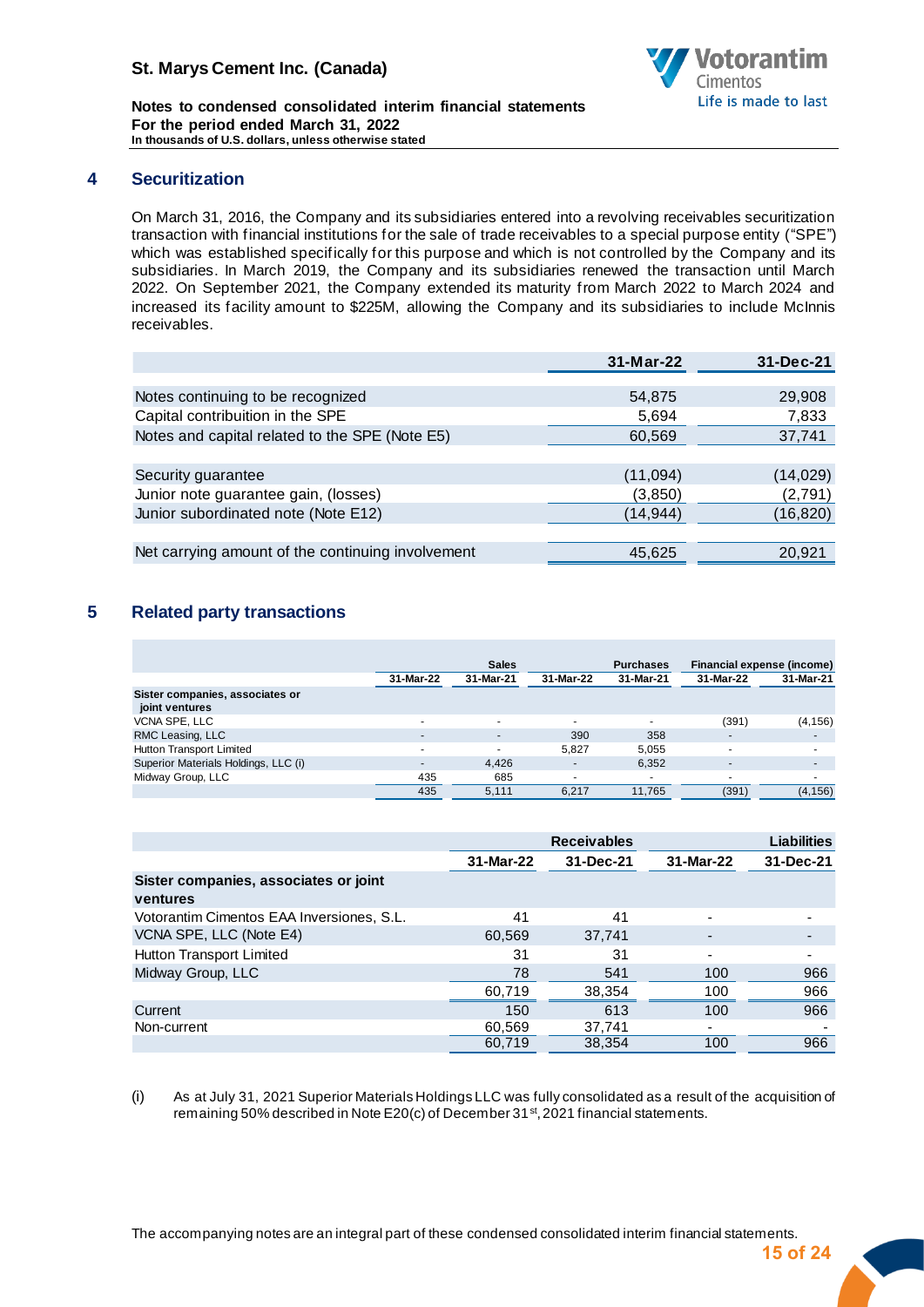

**Notes to condensed consolidated interim financial statements For the period ended March 31, 2022 In thousands of U.S. dollars, unless otherwise stated**

#### **5.1 Debts issued by related parties guaranteed by the Company**

|                             |                                                                                                                           |                                  |                                               |             | 31-Mar-22                |         | 31-Dec-21            |
|-----------------------------|---------------------------------------------------------------------------------------------------------------------------|----------------------------------|-----------------------------------------------|-------------|--------------------------|---------|----------------------|
| Instrument                  | <b>Debtor</b>                                                                                                             | Guarantor                        | Percentage<br>guaranteed<br>by the<br>Company | <b>Debt</b> | Amount<br>guarantee<br>a | Debt    | Amount<br>guaranteed |
|                             |                                                                                                                           |                                  |                                               |             |                          |         |                      |
| 4131 Loan to February, 2025 | Votorantim Cimentos S.A.                                                                                                  | St. Marys Cement Inc. (Canada)   | 100%                                          | 100.000     | 100,000                  | 100.000 | 100,000              |
|                             |                                                                                                                           | St. Marys Cement Inc. (Canada) & |                                               |             |                          |         |                      |
| 4131 Loan to March, 2025    | Votorantim Cimentos N/NE S.A.                                                                                             | Votorantim Cimentos S.A.         | 100%                                          | 50,000      | 50,000                   | 50,000  | 50,000               |
| 4131 Loan to March, 2025    | Votorantim Cimentos S.A.                                                                                                  | St. Marys Cement Inc. (Canada)   | 100%                                          | 50,000      | 50,000                   | 50,000  | 50,000               |
|                             | <b>Votorantim Cimentos</b><br>Internacional S.A., Votorantim<br>Cimentos EAA Inversiones, SL<br>and St. Marys Cement Inc. | St. Marys Cement Inc. (Canada) & |                                               |             |                          |         |                      |
| Committed credit facility   | (Canada)                                                                                                                  | Votorantim Cimentos S.A.         | 100%                                          | 103.146     | 103.146                  | 45,803  | 45,803               |
|                             |                                                                                                                           |                                  |                                               | 303.146     | 303.146                  | 245.803 | 245,803              |

#### **5.2 Debts issued by the Company and its subsidiaries guaranteed by related parties**

| 31-Dec-21 |
|-----------|
|           |
| 512,139   |
| 45,803    |
| 557,942   |
|           |

#### **6 Investments accounted for using the equity method**

<span id="page-16-0"></span>The amounts recognized in the balance sheet and the statement of income are as follows:

|                                      |            | Information as at March 31, 2022 |                                      |              | Income from investments | <b>Balance</b> |           |
|--------------------------------------|------------|----------------------------------|--------------------------------------|--------------|-------------------------|----------------|-----------|
|                                      |            | Net income<br>for the            | Percentage<br>of voting<br>and total | 01/1/2022 to | 01/1/2021 to            |                |           |
|                                      | Net equity | period                           | capital (%)                          | 03/31/2022   | 03/31/2021              | 31-Mar-22      | 31-Dec-21 |
| Joint ventures                       |            |                                  |                                      |              |                         |                |           |
| Hutton Transport Limited             | 9.873      | 168                              | 25.00                                | 42           | 82                      | 4.802          | 5,497     |
| Superior Materials Holdings, LLC (i) | -          | $\overline{\phantom{0}}$         | 100.00                               |              | (485)                   |                |           |
| Midway Group, LLC                    | 14.409     | (786)                            | 50.00                                | (393)        | (290)                   | 7.205          | 7,597     |
| RMC Leasing, LLC                     | 9,250      | 78                               | 50.00                                | 39           | 13                      | 4.625          | 4,586     |
|                                      |            |                                  |                                      | (312)        | (680)                   | 16.632         | 17.680    |

(i) As at July 31, 2021 Superior Materials Holdings LLC was fully consolidated as a result of the acquisition of remaining 50% described in Note E20(c) of December 31  $^{\rm st}$ , 2021 financial statements.

The changes for the period are as follows:

|                                        | 01/1/2022 to<br>03/31/2022 |        |   | 01/1/2021 to<br>03/31/2021 |
|----------------------------------------|----------------------------|--------|---|----------------------------|
| Balance at the beginning of the period | S                          | 17,680 | S | 33,171                     |
| Equity in the results of investees     |                            | (312)  |   | (680)                      |
| Approved dividends                     |                            | (793)  |   | (5,304)                    |
| Currency translation                   |                            | 57     |   | 65                         |
| Balance at the end of the period       |                            | 16,632 |   | 27,252                     |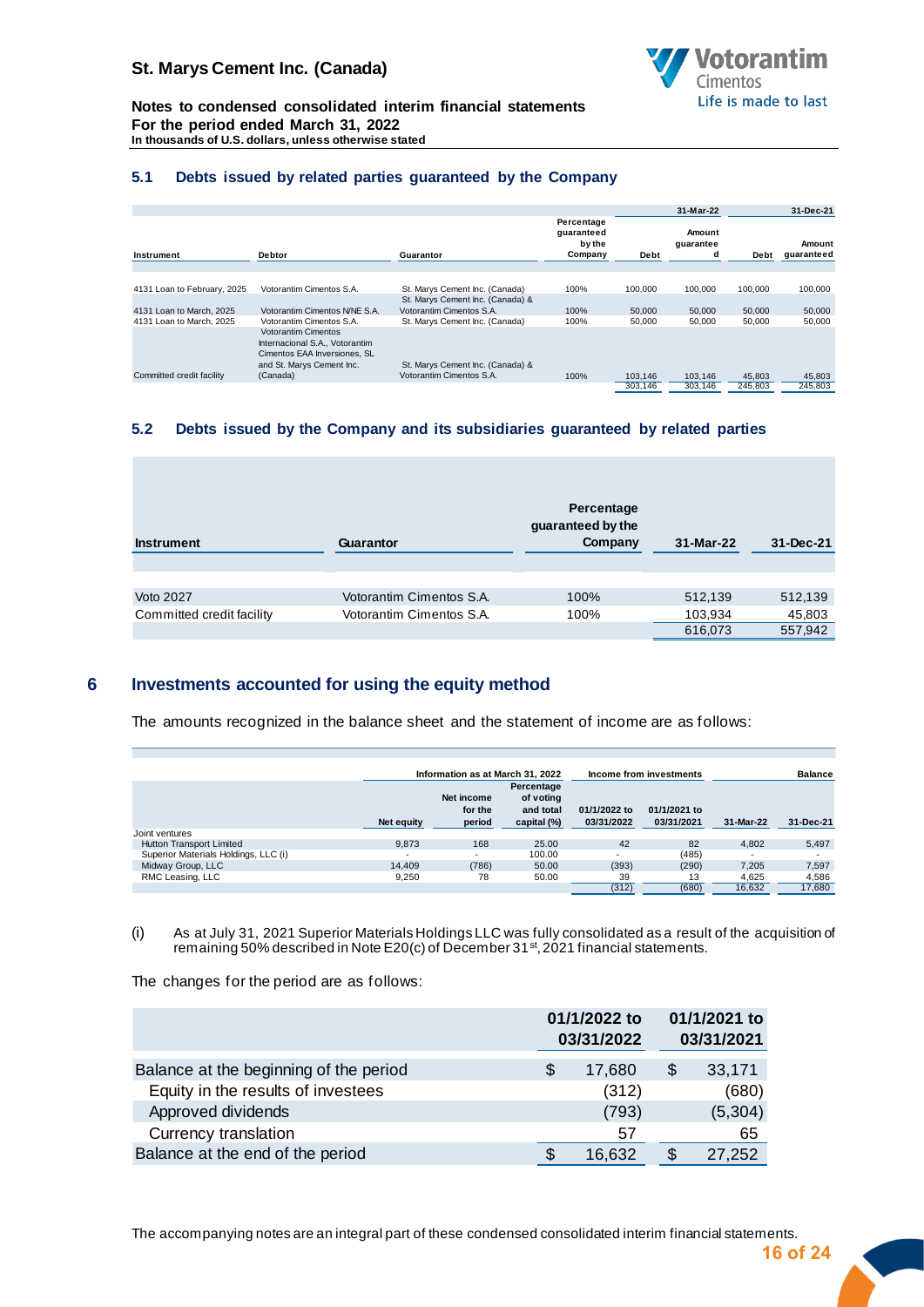

**Notes to condensed consolidated interim financial statements For the period ended March 31, 2022 In thousands of U.S. dollars, unless otherwise stated**

# **7 Property, plant and equipment**

<span id="page-17-0"></span>

|                                        |                          | Land                        |                          |                          |                                    |                            |                            |
|----------------------------------------|--------------------------|-----------------------------|--------------------------|--------------------------|------------------------------------|----------------------------|----------------------------|
|                                        | Land                     | improvements<br>& buildings | Equipment                | <b>Vehicles</b>          | <b>Construction</b><br>in progress | 01/1/2022 to<br>03/31/2022 | 01/1/2021 to<br>03/31/2021 |
| Balance at the beginning of the period |                          |                             |                          |                          |                                    |                            |                            |
| Cost                                   | 104.878                  | 876.793                     | 1,675,745                | 233,706                  | 85,949                             | 2.977.071                  | 1,524,014                  |
| Accumulated depreciation               | ٠                        | (450, 170)                  | (1,058,170)              | (141,178)                |                                    | (1,649,518)                | (830, 485)                 |
| <b>Net balance</b>                     | 104,878                  | 426,623                     | 617,575                  | 92,528                   | 85,949                             | 1,327,553                  | 693,529                    |
|                                        |                          |                             |                          |                          |                                    |                            |                            |
| Acquisitions                           | -                        | $\overline{\phantom{a}}$    | $\overline{\phantom{0}}$ | $\overline{\phantom{a}}$ | 16,088                             | 16,088                     | 13,926                     |
| <b>Disposals</b>                       | (3,036)                  | $\overline{\phantom{a}}$    | (365)                    | (1)                      | ٠                                  | (3, 402)                   | (3)                        |
| Depreciation (i)                       |                          | (5,280)                     | (16, 640)                | (4,671)                  |                                    | (26, 591)                  | (17, 556)                  |
| Transfers                              | 489                      | 636                         | 12,039                   | 3,735                    | (19, 838)                          | (2,939)                    | (1, 111)                   |
| Adjustments                            | $\overline{\phantom{a}}$ |                             | 537                      |                          |                                    | 537                        | (500)                      |
| <b>Translation differences</b>         | 552                      | 628                         | 3.815                    | 483                      | 649                                | 6.127                      | 3,778                      |
| Balance at the end of the period       | 102,884                  | 422,607                     | 616,961                  | 92,074                   | 82,848                             | 1,317,373                  | 692,063                    |
|                                        |                          |                             |                          |                          |                                    |                            |                            |
| Cost                                   | 102,883                  | 878.057                     | 1,691,771                | 237,923                  | 82,848                             | 2,993,482                  | 1,543,541                  |
| Accumulated depreciation               | ٠                        | (455, 450)                  | (1,074,810)              | (145,849)                |                                    | (1,676,109)                | (851, 478)                 |
| <b>Net balance</b>                     | 102,883                  | 422,607                     | 616,961                  | 92,074                   | 82,848                             | 1,317,373                  | 692,063                    |
|                                        |                          |                             |                          |                          |                                    |                            |                            |
| Average annual depreciation rates %    |                          | 18                          | 15                       | $\overline{7}$           |                                    |                            |                            |

(i) Depreciation expense of \$26.6M is included in 'cost of sales' and \$1.0M is included in 'general and administrative expenses'.

#### **(a) Construction in progress**

The balance of construction in progress is made up mainly of projects for the expansion and optimization of the industrial units.

|                    | 31-Mar-22 |   | $31 - Dec-21$ |
|--------------------|-----------|---|---------------|
|                    |           |   |               |
| Sustaining (i)     | 35,161    | S | 40,705        |
| Modernization (ii) | 40,646    |   | 39,260        |
| Health & Safety    | 5,307     |   | 4,933         |
| Expansion (iii)    | 1,734     |   | 1,051         |
|                    | 82,848    |   | 85,949        |

- (i) Sustaining investments relate to the acquisition or replacement of industrial machinery and equipment linked to the operation of plants, mobile equipment and mines, with the purpose of improving reliability and continuity with the application of the same or new technologies.
- (ii) Investments in industrial modernization mainly related to the use of new technologies or to the optimization of equipment and processes to generate improved financial benefits (reduced costs, improved revenue generation, improved return on investment and cashflow).
- (iii) Expansion related investments are mainly related to the construction of, growth in, or improvement of the Company's assets in order to increase of the installed capacity, bring new products to markets or to enter new markets.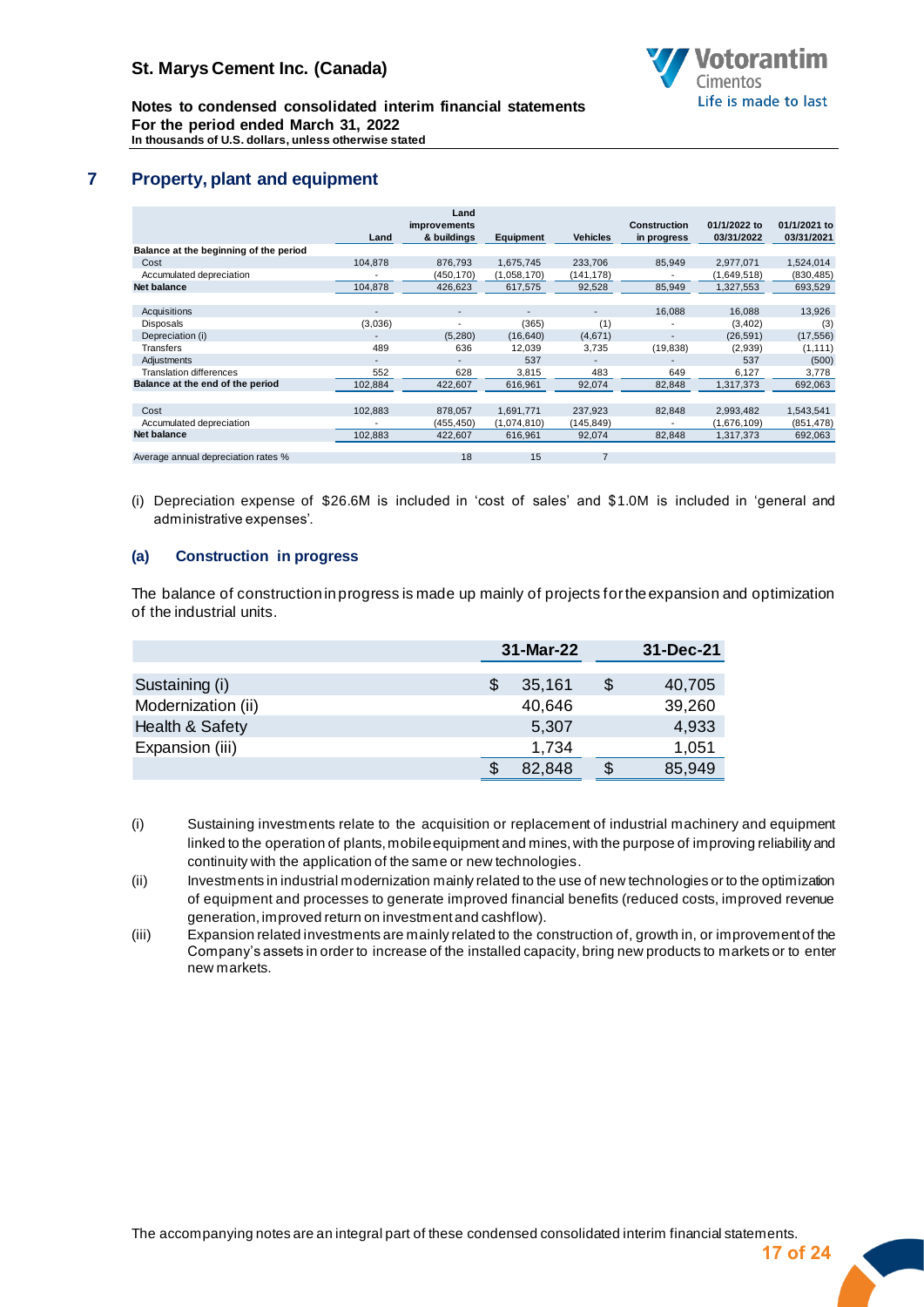

**Notes to condensed consolidated interim financial statements For the period ended March 31, 2022 In thousands of U.S. dollars, unless otherwise stated**

## **8 Intangible assets and goodwill**

<span id="page-18-0"></span>

|                                        | Goodwill                 | Computer<br>software     | <b>Exploration</b><br>rights | <b>ARO</b> | <b>Customer</b><br>relationships<br>and non-<br>compete | 01/1/2022 to<br>03/31/2022 | 01/1/2021 to<br>03/31/2021 |
|----------------------------------------|--------------------------|--------------------------|------------------------------|------------|---------------------------------------------------------|----------------------------|----------------------------|
|                                        |                          |                          |                              |            |                                                         |                            |                            |
| Balance at the beginning of the period |                          |                          |                              |            |                                                         |                            |                            |
| Cost                                   | 295,361                  | 30.913                   | 480.302                      | 54.158     | 121.274                                                 | 982.008                    | 757.611                    |
| Accumulated depreciation               |                          | (27, 831)                | (171, 259)                   | (18, 310)  | (71, 357)                                               | (288, 757)                 | (170, 839)                 |
| Net balance                            | 295,361                  | 3,082                    | 309,043                      | 35,848     | 49,917                                                  | 693,251                    | 586,772                    |
|                                        |                          |                          |                              |            |                                                         |                            |                            |
| Transfers                              | $\overline{\phantom{a}}$ | 2,704                    | (1, 218)                     | 2,143      | (691)                                                   | 2,939                      | 1,111                      |
| <b>Disposals</b>                       | $\overline{\phantom{a}}$ | $\overline{\phantom{a}}$ | (1,094)                      | (27)       | $\qquad \qquad \blacksquare$                            | (1, 121)                   | $\overline{\phantom{a}}$   |
| Adjustments                            | $\blacksquare$           | $\overline{\phantom{a}}$ |                              | 1,235      |                                                         | 1.235                      | ۰                          |
| Amortization (i)                       | $\overline{\phantom{a}}$ | (555)                    | (978)                        | (684)      | (2,063)                                                 | (4, 280)                   | (3, 169)                   |
| Translation differences                | $\overline{a}$           | 21                       | 1.757                        | (1, 921)   |                                                         | (143)                      | 936                        |
| Balance at the end of the period       | 295,361                  | 5,252                    | 307,510                      | 36,594     | 47,163                                                  | 691,880                    | 585,650                    |
|                                        |                          |                          |                              |            |                                                         |                            |                            |
| Cost                                   | 295,361                  | 33.638                   | 479.747                      | 55,038     | 120,583                                                 | 984.367                    | 760,410                    |
| Accumulated depreciation               |                          | (28, 386)                | (172,237)                    | (18,444)   | (73, 420)                                               | (292, 487)                 | (174, 760)                 |
| <b>Net balance</b>                     | 295,361                  | 5,252                    | 307,510                      | 36,594     | 47,163                                                  | 691,880                    | 585,650                    |
|                                        |                          |                          |                              |            |                                                         |                            |                            |
| Average annual amortization rates %    |                          | 5                        | $\overline{2}$               | 12         | 10                                                      |                            |                            |

(i) Amortization expense of \$4.1M is included in 'cost of sales' and \$0.2M is included in 'general and administrative expenses'.

## **9 Right-of-use assets and Lease liabilities**

#### <span id="page-18-1"></span>**(a) Right of use assets**

|                                        | Land &<br><b>Buildings</b> | <b>Machinery &amp;</b><br><b>Equipment</b> | <b>Vehicles</b> | <b>Barges</b> | 01/1/2022 to<br>03/31/2022 | 01/1/2021 to<br>03/31/2021 |
|----------------------------------------|----------------------------|--------------------------------------------|-----------------|---------------|----------------------------|----------------------------|
|                                        |                            |                                            |                 |               |                            |                            |
| Balance at the beginning of the period |                            |                                            |                 |               |                            |                            |
| Cost                                   | 98.851                     | 18.660                                     | 31.563          | 151.017       | 300.091                    | 107.176                    |
| Accumulated depreciation               | (9,676)                    | (10, 037)                                  | (22, 334)       | (47, 647)     | (89, 694)                  | (35,037)                   |
| Net balance                            | 89.175                     | 8.623                                      | 9.229           | 103.370       | 210.397                    | 72,139                     |
|                                        |                            |                                            |                 |               |                            |                            |
| Acquisitions                           | 208                        | 2.447                                      |                 |               | 2.655                      | 2,613                      |
| Amortization (i)                       | (1,097)                    | (1,969)                                    | (1,326)         | (5, 106)      | (9, 498)                   | (4,306)                    |
| Currency translation adjustment        | (1,061)                    | 822                                        | 1.288           | (1, 398)      | (349)                      | 72                         |
| Balance at the end of the period       | 87,225                     | 9,923                                      | 9,191           | 96,866        | 203.205                    | 70,518                     |
|                                        |                            |                                            |                 |               |                            |                            |
| Cost                                   | 97.998                     | 21.929                                     | 32.851          | 149.619       | 302.397                    | 109,983                    |
| Accumulated depreciation               | (10,773)                   | (12.006)                                   | (23,660)        | (52, 753)     | (99, 192)                  | (39, 465)                  |
| Net balance                            | 87,225                     | 9,923                                      | 9,191           | 96,866        | 203,205                    | 70,518                     |
|                                        |                            |                                            |                 |               |                            |                            |
| Average annual amortization rates %    | 10                         | 5                                          | 5               | 9             |                            |                            |

(i) Amortization expense of \$9.5M is included in 'cost of sales'.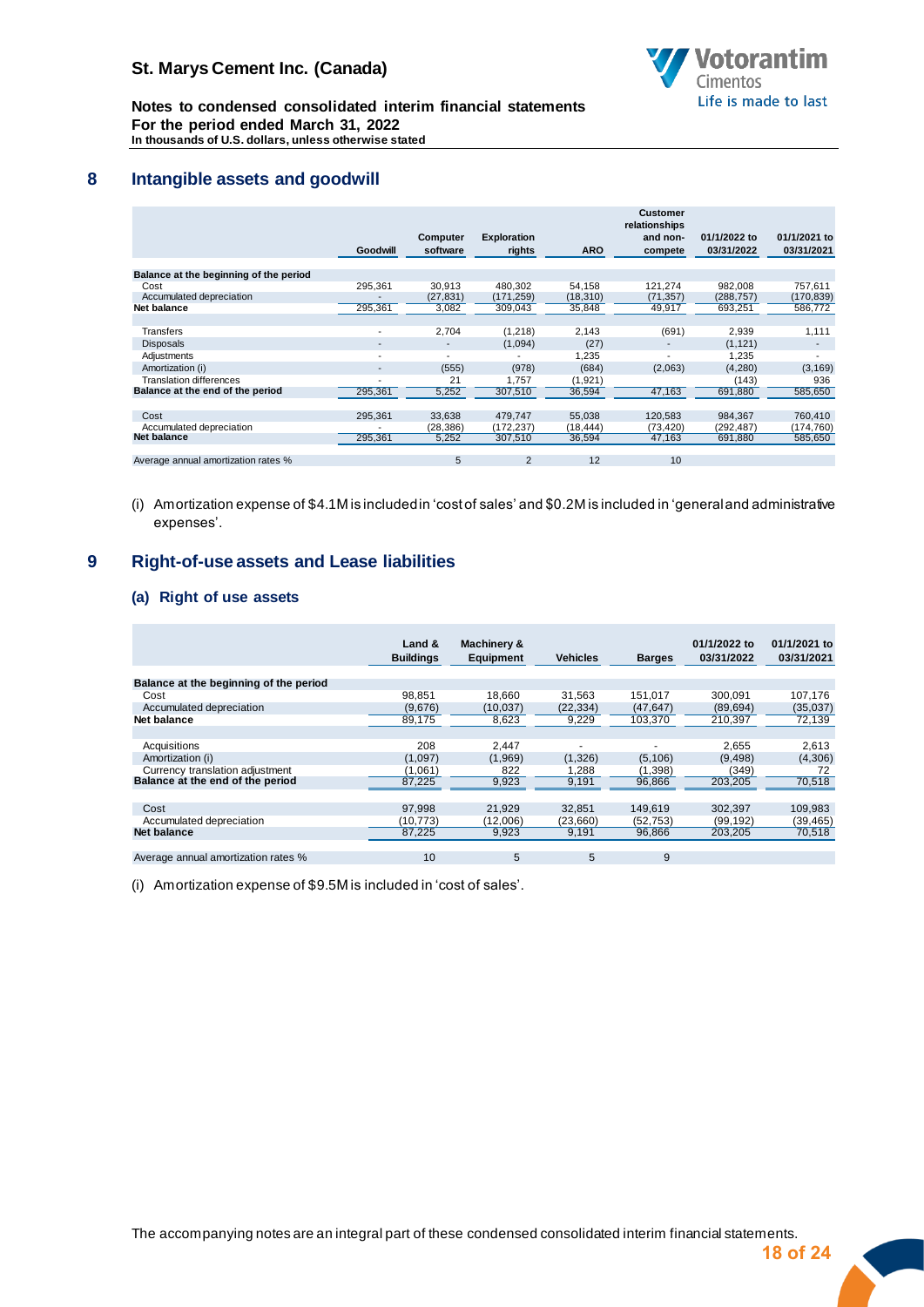

**Notes to condensed consolidated interim financial statements For the period ended March 31, 2022 In thousands of U.S. dollars, unless otherwise stated**

#### **(b) Lease liabilities**

|                                        | 01/1/2022 to<br>03/31/2022 |    | 01/1/2021 to<br>03/31/2021 |
|----------------------------------------|----------------------------|----|----------------------------|
|                                        |                            |    |                            |
| Balance at the beginning of the period | \$<br>212,543              | \$ | 74,773                     |
| Additions                              | 2,655                      |    | 2,613                      |
| Payments                               | (8,051)                    |    | (4, 238)                   |
| Interest expense                       | 1,874                      |    | 651                        |
| Interest paid                          | (1, 874)                   |    | (651)                      |
| Exchange variations                    | 4,065                      |    | 403                        |
| Balance at the end of the period       | 211,212                    |    | 73,551                     |
|                                        |                            |    |                            |
| Current                                | 28,684                     |    | 14,874                     |
| Non-current                            | 182,528                    |    | 58,677                     |
|                                        | \$<br>211,212              | \$ | 73,551                     |

#### **(c) Short-term leases and leases of low-value assets**

Expenses incurred and paid associated with short-term leases and leases of low-value assets are recognized on a straight-line basis as an expense in profit or loss as follows:

|                                                                    | 03/31/2022 | 01/1/2022 to 01/1/2021 to<br>03/31/2021 |
|--------------------------------------------------------------------|------------|-----------------------------------------|
| Amounts paid for short- term leases and leases of low value assets | 1.608      | 1.119                                   |
|                                                                    |            |                                         |

## **10 Borrowings**

<span id="page-19-0"></span>

|                                  |                        |           | Current                  |           | Non-current |           | <b>Total</b> |
|----------------------------------|------------------------|-----------|--------------------------|-----------|-------------|-----------|--------------|
| Type                             | Average<br>annual cost | 31-Mar-22 | 31-Dec-21                | 31-Mar-22 | 31-Dec-21   | 31-Mar-22 | 31-Dec-21    |
| <b>Revolving Credit Facility</b> |                        |           |                          |           |             |           |              |
| <b>CAD Revolver</b>              | $CDOR + 0.96\%$        | -         | $\overline{\phantom{a}}$ | 80.000    | 20,000      | 80,000    | 20,000       |
| <b>USD Revolver</b>              | Libor $+0.96%$         |           | $\overline{\phantom{a}}$ | 40.000    | 30,000      | 40,000    | 30,000       |
| <b>USD Equivalent</b>            |                        |           |                          | 103.934   | 45.803      | 103.934   | 45.803       |
| Total Revolver                   |                        | -         | $\overline{\phantom{a}}$ | 103.934   | 45.803      | 103.934   | 45.803       |
| <b>Bond Payable</b>              | 5.8%                   | 3.739     | 10.784                   | 493.882   | 493,531     | 497.621   | 504,315      |
| Mortgages Payable                | 3.6%                   | 1.310     | 1.284                    | 1.796     | 3.203       | 3.106     | 4.487        |
|                                  |                        | 5.049     | 12.068                   | 599.612   | 542.537     | 604.661   | 554.605      |

## **(a) Maturity profile**

The schedule of repayments of the Group's loans and financings is as follows:

|                   |           | 31-Mar-22      |           | 31-Dec-21      |
|-------------------|-----------|----------------|-----------|----------------|
|                   | Amortized | <b>Balance</b> | Amortized | <b>Balance</b> |
| 6 months or less  | 0.84%     | 5,088          | 2.18%     | 12,108         |
| $6-12$ months (i) | $-0.01%$  | (39)           | $-0.01%$  | (40)           |
| 1-5 years         | 16.47%    | 99.612         | 7.67%     | 42,537         |
| Over 5 years      | 82.70%    | 500,000        | 90.16%    | 500,000        |
|                   | 100.00%   | 604,661        | 100.00%   | 554,605        |

(i) Negative balances relate to amortization of financing fees.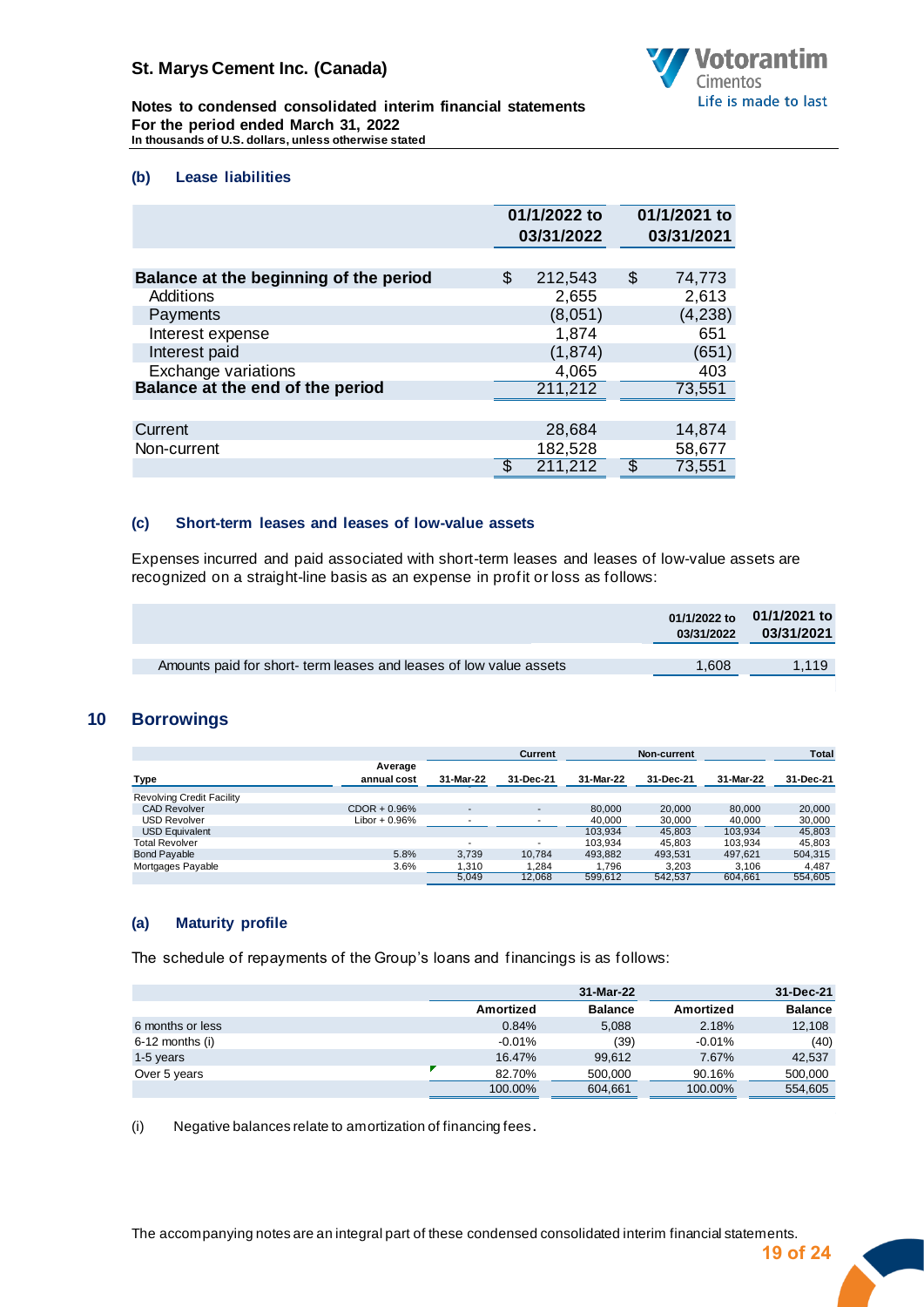

**Notes to condensed consolidated interim financial statements For the period ended March 31, 2022 In thousands of U.S. dollars, unless otherwise stated**

#### **(b) Movements**

The changes for the period are as follows:

|                                        | 01/1/2022 to<br>03/31/2022 | 01/1/2021 to<br>03/31/2021 |
|----------------------------------------|----------------------------|----------------------------|
| Balance at the beginning of the period | 554,605                    | 520,820                    |
| New borrowings                         | 57,226                     | 50,270                     |
| Exchange rate variations               | 930                        | 794                        |
| Interest expense (Note E18)            | 7,562                      | 7,377                      |
| Interest paid                          | (14, 563)                  | (14, 429)                  |
| Amortization of financing costs        | 331                        | 311                        |
| Principal paid                         | (1,430)                    | (307)                      |
| Balance at the end of the period       | 604,661                    | 564,836                    |

#### **(c) Credit Line**

| <b>Credit line</b>        | Company                   | <b>Start date</b> | <b>Maturity</b> | Credit limit | Amount<br>outstanding | Amount<br>available |
|---------------------------|---------------------------|-------------------|-----------------|--------------|-----------------------|---------------------|
| Committed Credit Facility | <b>VCI/VCEAA/St Marvs</b> | Aug/19            | Aug/24          | 290,000      | (103.934)             | 186.066             |

#### **(d) New borrowings and repayments**

The new borrowing and repayments occurred in the period were as follows:

New borrowings:

|        |                               |                                       |                 |            | Principal   | <b>Principal USD</b> |                  |
|--------|-------------------------------|---------------------------------------|-----------------|------------|-------------|----------------------|------------------|
| Date   | Company                       | Type                                  | <b>Maturity</b> | Currencv   | (thousands) | (thousands)          | Cost             |
| ian/22 | St Marvs Cement Inc. (Canada) | Syndicated loans/bilateral agreements | 2024            | CAD        | 10.000      | 7.866                | $CDOR + 0.96%$   |
| jan/22 | St Marys Cement Inc. (Canada) | Syndicated loans/bilateral agreements | 2024            | CAD        | 30,000      | 23.597               | $CDOR + 0.96\%$  |
| ian/22 | St Marys Cement Inc. (Canada) | Syndicated loans/bilateral agreements | 2024            | CAD        | 5.000       | 3.933                | $CDOR + 0.96%$   |
| jan/22 | St Marys Cement Inc. (Canada) | Syndicated loans/bilateral agreements | 2024            | <b>USD</b> | 10.000      | 10.000               | $LIBOR + 0.96\%$ |
| feb/22 | St Marys Cement Inc. (Canada) | Syndicated loans/bilateral agreements | 2024            | CAD        | 15.000      | 11,830               | $CDOR + 0.96\%$  |
|        |                               |                                       |                 |            | 70.000      | 57.226               |                  |

Repayments:

|            |                               |                     |             |                 |          | <b>Principal</b> | <b>Principal USD</b> |      |
|------------|-------------------------------|---------------------|-------------|-----------------|----------|------------------|----------------------|------|
| Date       | $\mathcal{L}$ ompany          |                     | <b>Type</b> | <b>Maturity</b> | Currencv | (thousands)      | (thousands)          | Cost |
| ian-mar/22 | St Marys Cement Inc. (Canada) | Mortgage agreements |             | 2023-2025       | CAD      | .794             | .430                 | 2-6% |
|            |                               |                     |             |                 |          | .794             | .430                 |      |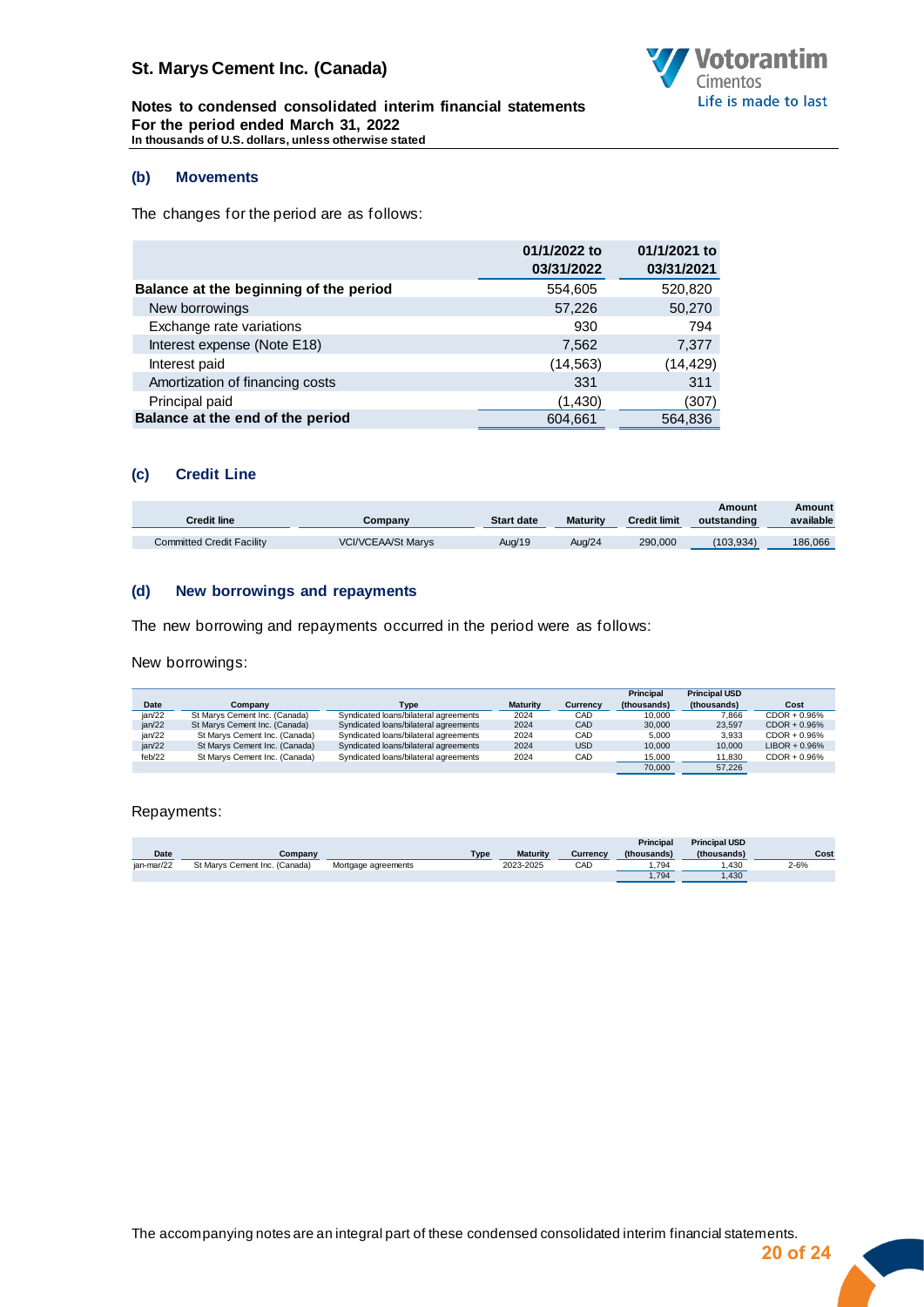

**Notes to condensed consolidated interim financial statements For the period ended March 31, 2022 In thousands of U.S. dollars, unless otherwise stated**

## **11 Deferred income tax**

<span id="page-21-0"></span>

|                               | 31-Mar-22  | 31-Dec-21  |
|-------------------------------|------------|------------|
| Deferred tax assets:          |            |            |
| Accelerated tax depreciation  | (70, 488)  | (43,099)   |
| Net operating losses          | 159,840    | 126,210    |
| <b>Provisions</b>             | 15,583     | 17,498     |
| Other                         | 132        | 148        |
|                               | 105,067    | 100,757    |
|                               |            |            |
| Deferred tax liabilities:     |            |            |
| Accelerated tax depreciation  | (151, 863) | (166, 639) |
| Net operating losses          | 20,151     | 24,570     |
| Provisions                    | (7,020)    | (5, 132)   |
| Retirement benefit obligation | (378)      | (394)      |
| Foreign exchange gains        | (3, 561)   | (2,577)    |
| Other                         | 293        | 11         |
|                               | (142, 378) | (150, 161) |
|                               |            |            |
| Deferred tax (net):           | (37, 311)  | (49,404)   |
| Net deferred tax assets       | 105,067    | 100,757    |
| Net deferred tax liabilities  | (142, 378) | (150, 161) |
|                               |            |            |

## **12 Provisions and other liabilities**

<span id="page-21-1"></span>

|                                 | <b>Asset retirement</b><br>obligation | <b>Preferred shares</b><br>classified as a long-<br>term liability<br>(Note E13a) | A/R securitization<br>(Note E4) | <b>Total</b> |
|---------------------------------|---------------------------------------|-----------------------------------------------------------------------------------|---------------------------------|--------------|
|                                 |                                       |                                                                                   |                                 |              |
| Balance - December 31, 2020     | 22,849                                | 11,030                                                                            | 14,735                          | 48,614       |
| Charged to the income statement | 142                                   |                                                                                   |                                 | 142          |
| Change in provisions/estimates  | $\overline{\phantom{a}}$              | ۰                                                                                 | (8, 235)                        | (8, 235)     |
| <b>Settlements</b>              | (822)                                 |                                                                                   |                                 | (822)        |
| Exchange for common shares      |                                       | (11, 174)                                                                         |                                 | (11, 174)    |
| Exchange differences            | 135                                   | 144                                                                               | -                               | 279          |
| Balance - March 31, 2021        | 22,304                                |                                                                                   | 6,500                           | 28,804       |
|                                 |                                       |                                                                                   |                                 |              |
| Balance - December 31, 2021     | 37,844                                | -                                                                                 | 16,820                          | 54,664       |
| Charged to the income statement | 173                                   |                                                                                   |                                 | 173          |
| Change in provisions/estimates  | 1,235                                 |                                                                                   | (1,876)                         | (641)        |
| <b>Settlements</b>              | (562)                                 |                                                                                   |                                 | (562)        |
| Exchange differences            | 139                                   | ٠                                                                                 |                                 | 139          |
| <b>Balance - March 31, 2022</b> | 38,829                                |                                                                                   | 14,944                          | 53,773       |

## **13 Shareholders' equity**

#### <span id="page-21-2"></span>**a) Share capital**

During the first quarter of 2021, the Company reorganized its share capital structure. On February 26, 2021, Votorantim Cimentos S.A. contributed 12,000,000 preferred shares, being all of the issued and outstanding preferred shares of the Company, to Votorantim Cimentos International S.A. (VCI) resulting in VCI becoming 100% owner of all ordinary and preferred shares of the Company.

On March 31, 2021, VCI converted the preferred shares, which were classified as a liability (Note E12), for 5,619,763 common shares of the Company. As of March 31, 2021, VCI held 1,691,783,138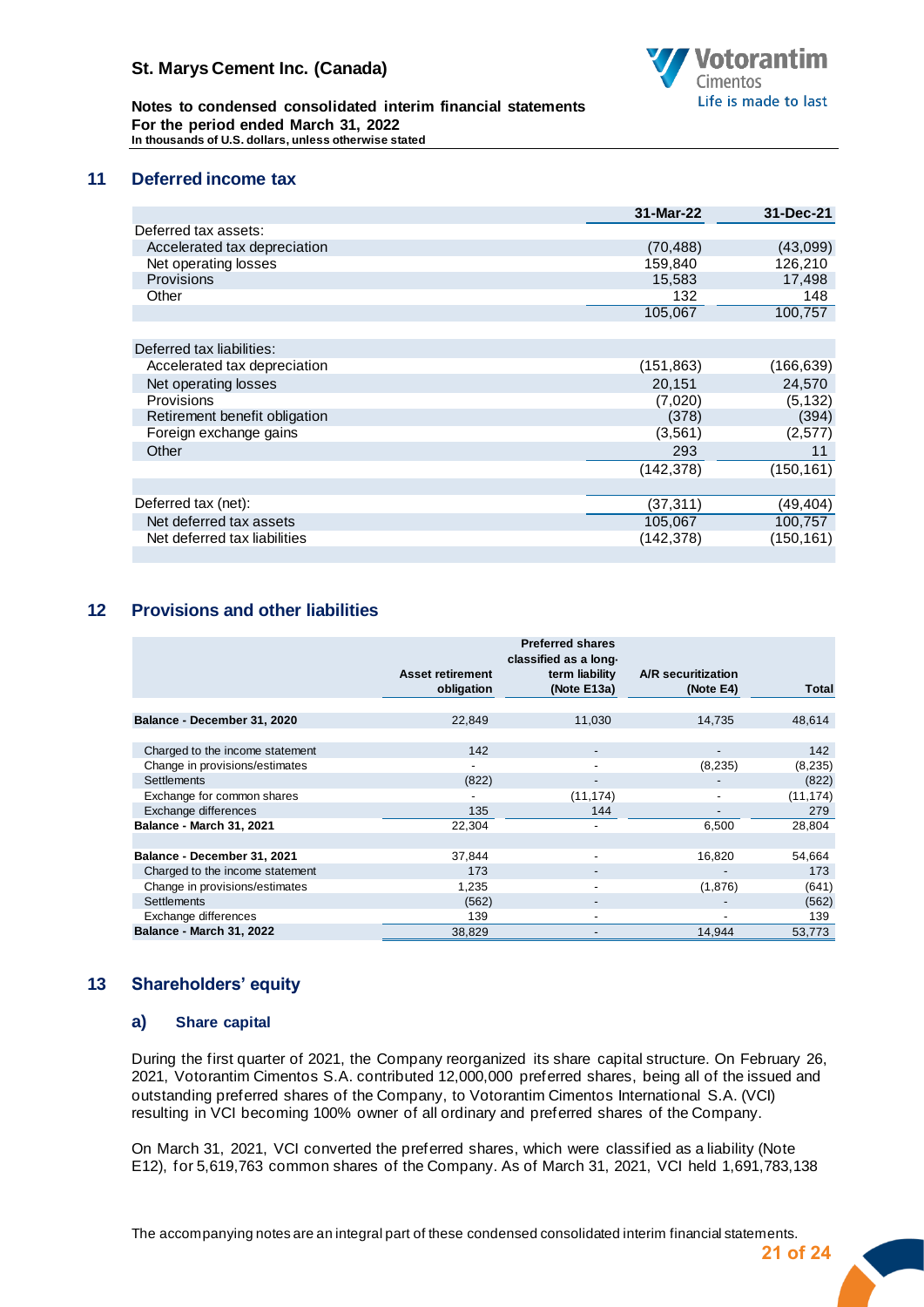

#### **Notes to condensed consolidated interim financial statements For the period ended March 31, 2022 In thousands of U.S. dollars, unless otherwise stated**

common shares being all of the issued and outstanding shares of the Company. The transaction resulted in an increase of \$9,226 and \$1,948 in share capital and retained earnings, respectively.

On March 31, 2021, the Company amended its Articles of Incorporation to cancel the preferred shares and create a new class of common shares (referred to as Class A Common Shares). The Company entered into a share exchange agreement with VCI exchanging all its 1,697,402,901 common shares for 830,000 Class A common shares with no changes in the total share capital amount.

On April 28, 2021, VCI made a capital contribution to the Company amounting to \$56,900 with no issuance of new shares.

On April 30, 2021, the Company issued 170,000 Class A common shares to McInnis Holding as part of the consideration for the acquisition of McInnis (as per Note E20 (a) of December 31st, 2021 consolidated financial statements), resulting in a share capital increase of \$523,200.

On July 16, 2021 VCI made a capital contribution to the Company in the amount of \$4,590 with no issuance of new shares. On July 16, 2021 the Company returned capital VCI Company in the amount of \$3,858 with no cancellation of shares.

As at March 31, 2022 the Company's fully subscribed and paid-up capital was \$631,158 (December 31, 2021– \$644,318), consisting of 1,000,000 Class A Common Shares (December 31, 2021 – 1,000,000 Class A Common Shares).

#### **b) Other comprehensive income**

|                                                                                               | Accumulated<br>foreign<br>currency<br>translation<br>adjustment | Hedge<br>accounting of<br>net<br>investments | Other<br>comprehensive<br>income | Total<br>accumulated<br>other<br>comprehensive<br>income |
|-----------------------------------------------------------------------------------------------|-----------------------------------------------------------------|----------------------------------------------|----------------------------------|----------------------------------------------------------|
| Balance - December 31, 2020                                                                   | 239,454                                                         | 4,703                                        | (1,919)                          | 242,238                                                  |
| Unrealized gain on net investment hedge                                                       | $\blacksquare$                                                  | 6,965                                        | ٠                                | 6,965                                                    |
| Changes in fair value of financial assets at fair value through other<br>comprehensive income |                                                                 |                                              | 799                              | 799                                                      |
| Deferred taxes                                                                                |                                                                 | (874)                                        | $\overline{\phantom{a}}$         | (874)                                                    |
| Foreign currency translation                                                                  | (12, 847)                                                       |                                              |                                  | (12, 847)                                                |
| Balance - March 31, 2021                                                                      | 226,607                                                         | 10,794                                       | 828                              | 238,229                                                  |
| Balance - December 31, 2021                                                                   | 240.448                                                         | 7,536                                        | (2,002)                          | 245,982                                                  |
| Unrealized gain on net investment hedge                                                       |                                                                 | 5,714                                        | ٠                                | 5,714                                                    |
| Changes in fair value of financial assets at fair value through other<br>comprehensive income |                                                                 |                                              | 49                               | 49                                                       |
| Deferred taxes                                                                                |                                                                 | (723)                                        | (12)                             | (735)                                                    |
| Foreign currency translation                                                                  | (3,002)                                                         |                                              |                                  | (3,002)                                                  |
| Balance - March 31, 2022                                                                      | 237,446                                                         | 12,527                                       | (1,965)                          | 248,008                                                  |

## **14 Contingencies**

<span id="page-22-0"></span>The company has contingent liabilities in respect of legal claims arising in the ordinary course of business. It is not anticipated that any material liabilities will arise from the contingent liabilities other than those already provided for.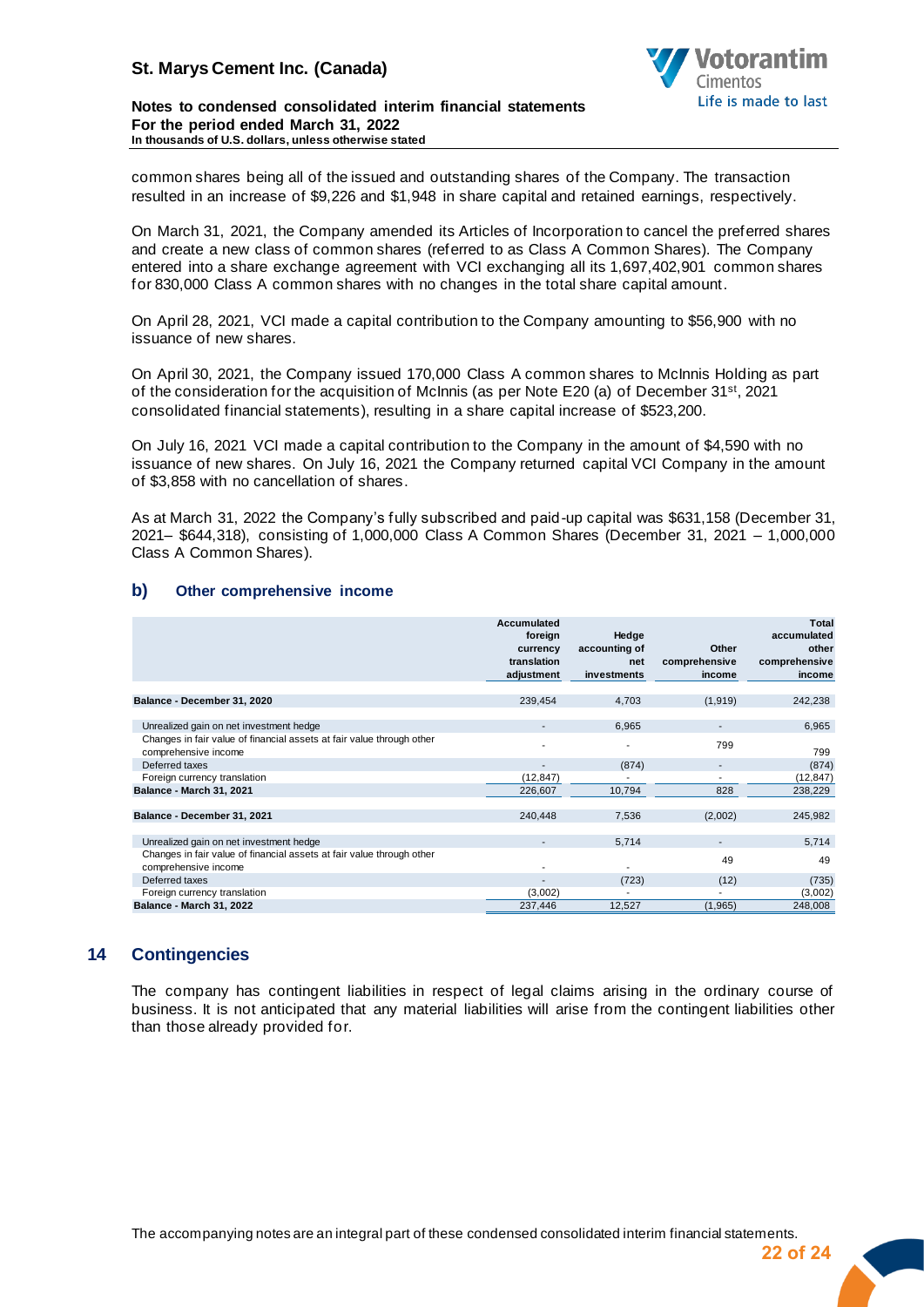

**Notes to condensed consolidated interim financial statements For the period ended March 31, 2022 In thousands of U.S. dollars, unless otherwise stated**

## **15 Expense by nature**

<span id="page-23-0"></span>

|                                          | 01/1/2022 to<br>03/31/2022 | 01/1/2021 to<br>03/31/2021 |
|------------------------------------------|----------------------------|----------------------------|
|                                          |                            |                            |
| Employee benefit expense (Note E16)      | 65,323                     | 51,892                     |
| Raw materials and consumables            | 18,093                     | 18,410                     |
| Freight cost                             | 25,103                     | 14,748                     |
| Depreciation, amortization and depletion | 40,369                     | 25,031                     |
| Maintenance                              | 43,084                     | 29,215                     |
| Services, miscellaneous                  | 11,492                     | 7,638                      |
| Fuel costs                               | 11,515                     | 5,949                      |
| Electric power consumption               | 10,426                     | 7,056                      |
| Taxes, fees and contributions            | 5,002                      | 4,267                      |
| Provision for loss                       | 289                        | 817                        |
| Rents and leases                         | 1,608                      | 1,119                      |
| Insurance                                | 2,588                      | 1,700                      |
| <b>Utilities</b>                         | 2,054                      | 1,374                      |
| Other expenses                           | 22,542                     | 3,397                      |
|                                          | 259,488                    | 172,614                    |
|                                          |                            |                            |
| <b>Reconciliation</b>                    |                            |                            |
| Cost of sales                            | 235,314                    | 156,179                    |
| Selling                                  | 7,510                      | 5,241                      |
| General and administrative               | 16,664                     | 11,194                     |
|                                          | 259,488                    | 172,614                    |

## **16 Employee benefit expenses**

<span id="page-23-1"></span>

|                     | 01/1/2022 to<br>03/31/2022 | 01/1/2021 to<br>03/31/2021 |
|---------------------|----------------------------|----------------------------|
| Direct remuneration | 47,854                     | 35,298                     |
| Social charges      | 12.709                     | 11,114                     |
| <b>Benefits</b>     | 4.760                      | 5,480                      |
|                     | 65,323                     | 51,892                     |

## **17 Other operating income (expense), net**

<span id="page-23-2"></span>

|                                                                            | 01/1/2022 to<br>03/31/2022 | 01/1/2021 to<br>03/31/2021 |
|----------------------------------------------------------------------------|----------------------------|----------------------------|
| Gain (loss) on sale of property, plant and equipment and intangible assets | 2,594                      | (65)                       |
| Rental income                                                              | 301                        | 334                        |
| Inventory obsolescence                                                     | (57)                       | (572)                      |
| Recoveries (provisions)                                                    | 1.194                      | 634                        |
| <b>Exploration costs</b>                                                   | (296)                      | (386)                      |
| Costs related to COVID                                                     | (382)                      | (169)                      |
| Other                                                                      | 66                         | 991                        |
|                                                                            | 3.420                      | 767                        |

The accompanying notes are an integral part of these condensed consolidated interim financial statements.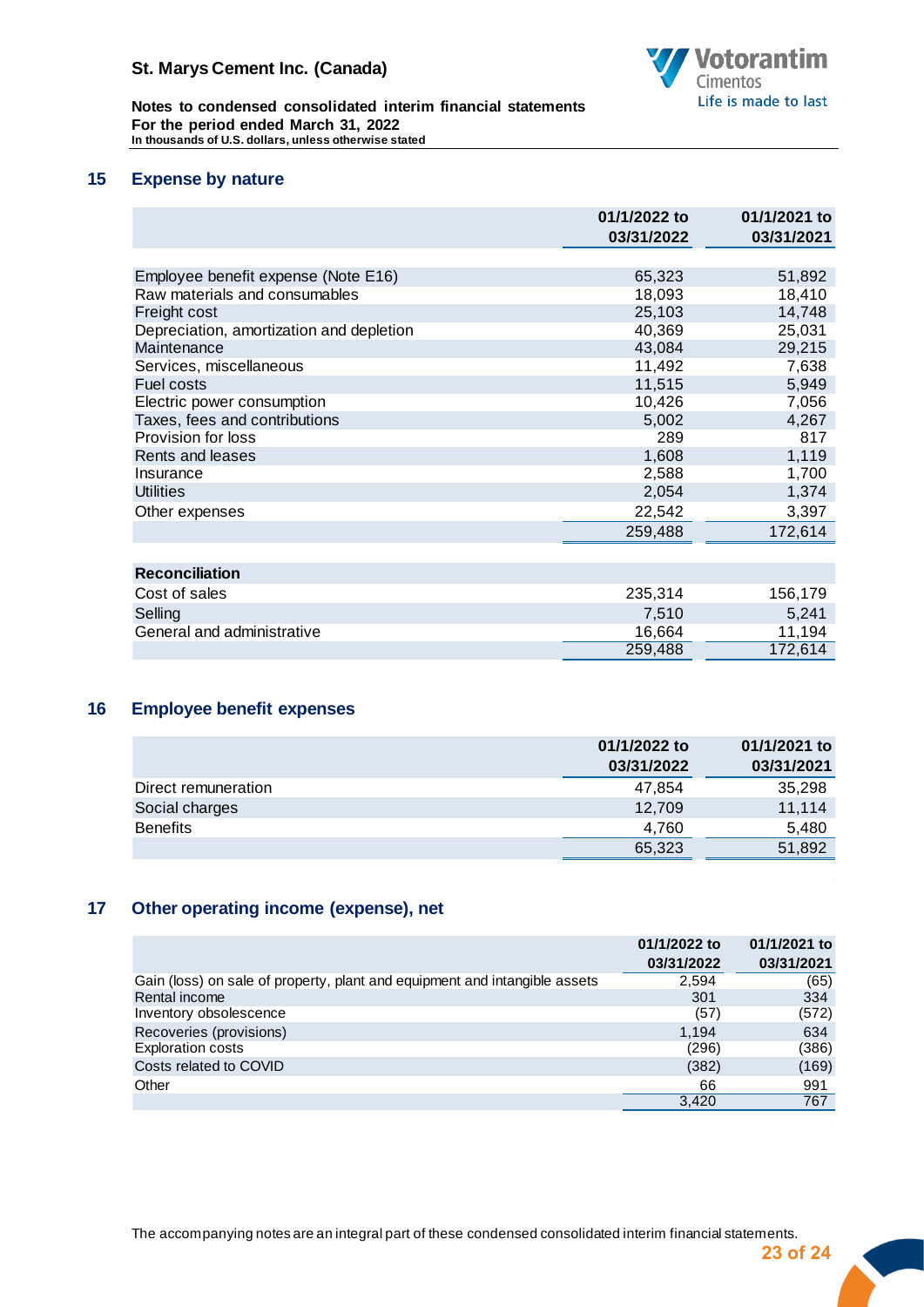

**Notes to condensed consolidated interim financial statements For the period ended March 31, 2022 In thousands of U.S. dollars, unless otherwise stated**

## **18 Financing expense, net**

<span id="page-24-0"></span>

|                                                | 01/1/2022 to<br>03/31/2022 | 01/1/2021 to<br>03/31/2021 |
|------------------------------------------------|----------------------------|----------------------------|
| Financial income                               |                            |                            |
| A/R securitization fees income                 | 1,316                      | 5,157                      |
| Cross guarantee revenue                        | 916                        |                            |
| Interest income                                | 27                         | 77                         |
|                                                |                            |                            |
| Financial expense                              |                            |                            |
| Interest expense, third party loans (Note E10) | (7, 562)                   | (7, 377)                   |
| A/R securitization fees expenses               | (5,009)                    | (1,001)                    |
| Cross guarantee expenses                       | (2, 317)                   |                            |
| Interest expense, leasing (Note E9)            | (1, 874)                   | (651)                      |
| Bank charges and other financial results       | (851)                      | (800)                      |
| Amortization of prepaid financing costs        | (373)                      | (329)                      |
|                                                |                            |                            |
| Net foreign exchange                           | 5,242                      | (77)                       |
|                                                |                            |                            |
|                                                | (10, 485)                  | (5,001)                    |

## <span id="page-24-1"></span>**19 Business combination**

During the year 2021 the Company acquired the following three new businesses: (i) McInnis Cement Inc., a Canadian cement producer, (ii) Superior Materials ("Superior"), a ready -mix concrete company located in Detroit, United States of America ("USA"), and for which St Marys already held a stake of 50% as joint venture, and (iii) the aggregates business of Valley View Industries located in Chicago, USA.

Details of these business combinations, as well as the provisional fair value balances for the assets and liabilities acquired were disclosed in Note 20 of the Company's annual consolidated financial statements for the year ended December 31, 2021.

The purchase price allocation exercise is being completed, and so far the provisional balances previously disclosed have no adjustments since the previous amount reported; therefore no impacts were accounted for in these interim financial statements as a result of these business combinations.

Since all business combinations happened after ths first quarter of 2021, there are relevant variations in the consolidated balances when comparing the first quarter of 2022 with the first quarter of 2021.

## <span id="page-24-2"></span>**20 Subsequent Events**

#### **20.1 Changes in debts issued by related parties guaranteed by the Company**

During April 2022, the Company's related parties VCSA and Votorantim Cimentos N/NE S.A. ("VCNNE") renegotiated their "4131 Loan" agreements for which the Company was one of the guarantors, as detailed in note E5.1. After this event, the Company is no longer the guarantor for these contracts.